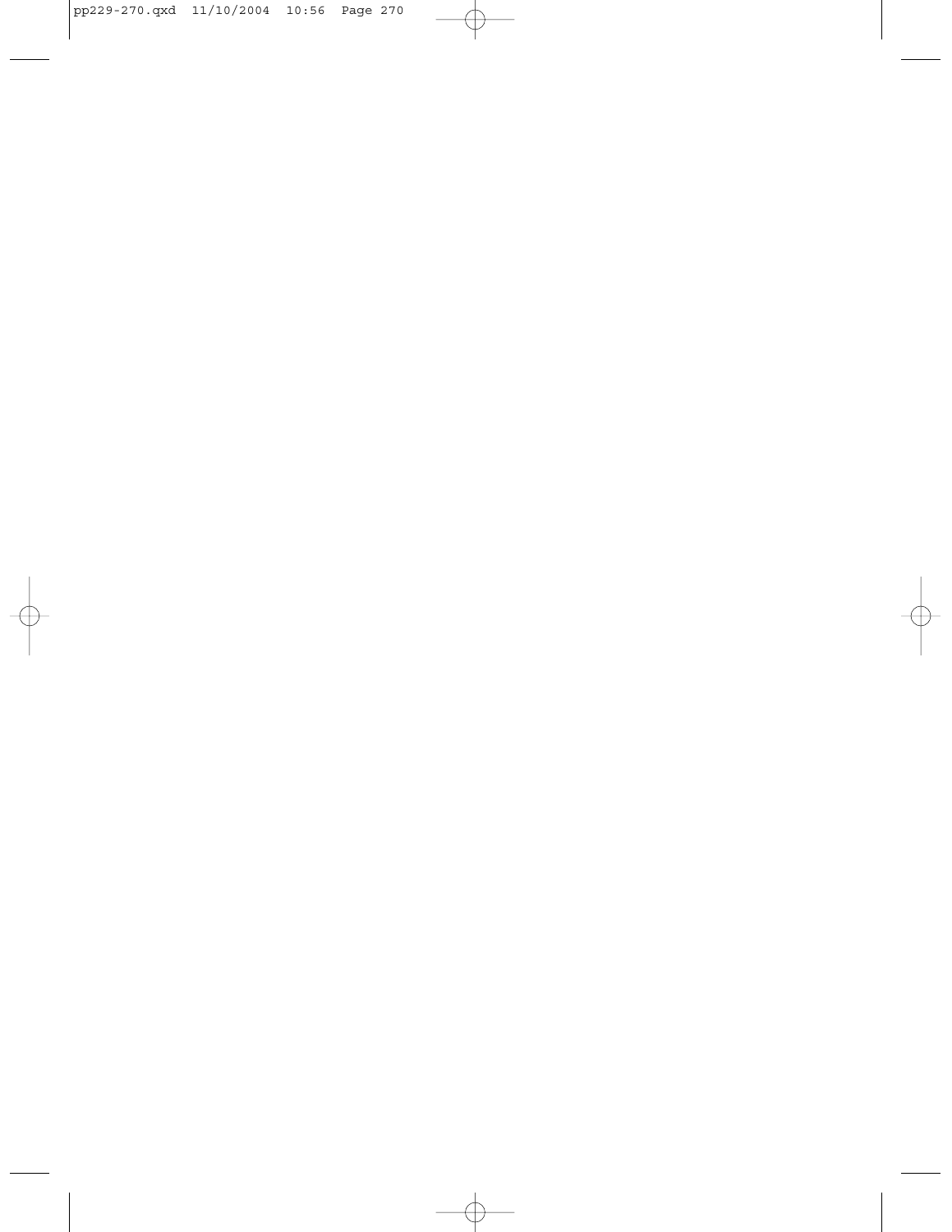## **INTRODUCTION TO THE MONOGRAPHS ON CHLORAMINE, CHLORAL AND CHLORAL HYDRATE, DICHLOROACETIC ACID, TRICHLOROACETIC ACID AND 3-CHLORO-4-(DICHLOROMETHYL)-5- HYDROXY-2(5***H***)-FURANONE**

#### **Studies of Cancer in Humans**

No specific studies on chlorinated drinking-water are available in the literature. However, a number of studies that address the risk of several cancers associated with drinking-water also evaluate the risk linked to chlorinated compounds, and are described below.

#### **1. Cohort studies**

Wilkins and Comstock (1981) (Tables 1 and 2) followed up 14 553 men and 16 227 women over 25 years of age, who were residents of Washington County, MD (USA), using data from a census conducted in 1963. Cancer incidence and mortality rates in 1963–75 were assessed in two subcohorts: people who were exposed to chlorinated surface water (average chloroform concentration,  $107 \mu g/L$ ) and those who used water from deep wells that had not been chlorinated. After adjusting for potential confounders, incidence rates were reported for several subsites of cancer. A slightly elevated but non-significant risk for urinary bladder cancer was observed for both men and women. There were no differences in risk for cancers of the kidney or liver between exposed and non-exposed cases, but a risk for liver cancer was suggested in women.

Koivusalo *et al*. (1997) (Tables 1 and 2) reported a historical cohort study of 621 431 persons in 56 towns in Finland with different water sources and practices of water treatment and thus different levels of exposure to chlorination by-products. The cohort was restricted to persons who, in 1970, were living in their town of birth. Information from 1970 onwards on occupation, migration, death, place of residence and water-pipe connection was obtained from Statistics Finland. Cancer incidence for 26 organ sites among these individuals in 1971–93 was ascertained by record linkage with the Finnish National Cancer Registry.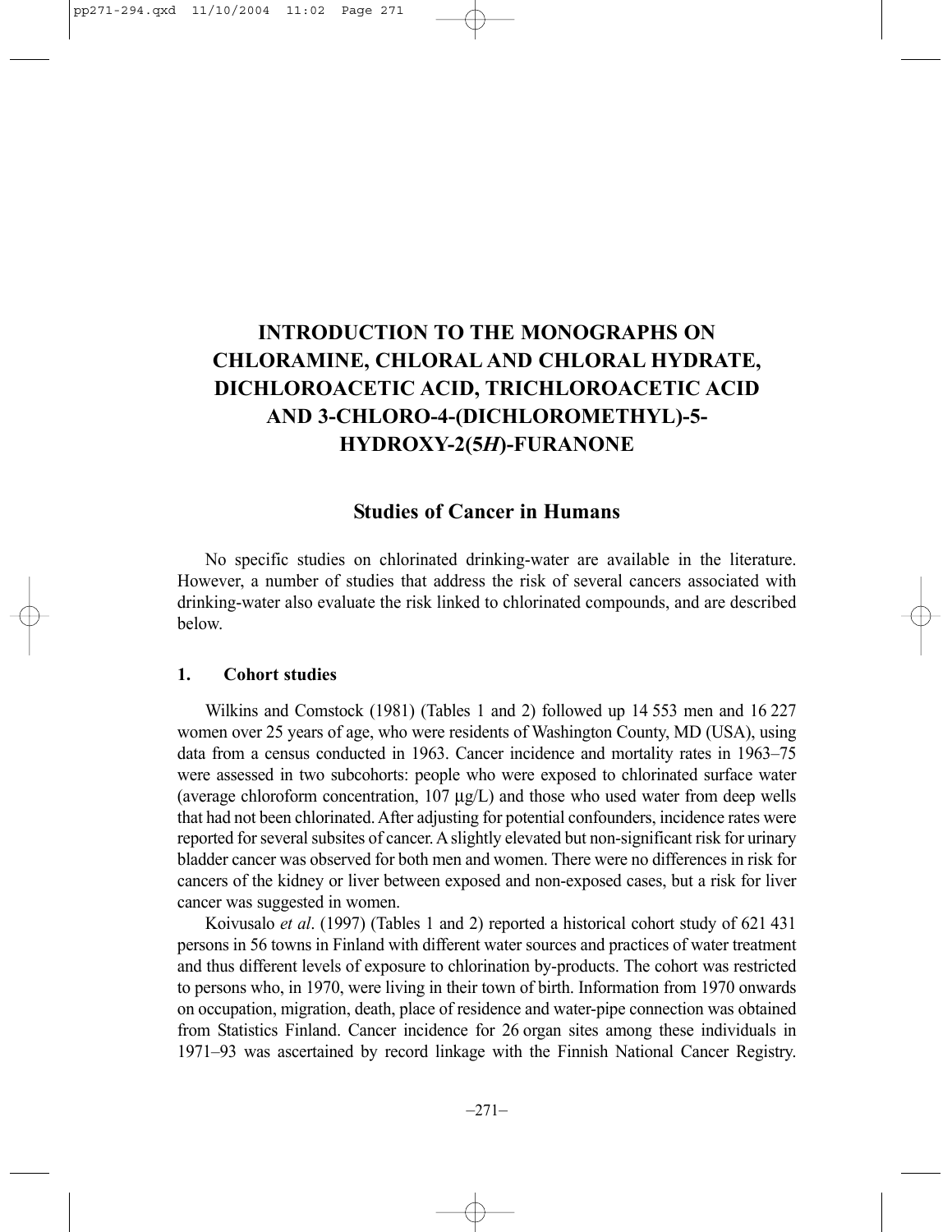|                                                          |                                                                                                                                                |                              | Table 1. Studies on the incidence of urinary bladder cancer associated with chlorinated drinking-water                                                                                   |              |                                                                   |                                                                                                                                                              |
|----------------------------------------------------------|------------------------------------------------------------------------------------------------------------------------------------------------|------------------------------|------------------------------------------------------------------------------------------------------------------------------------------------------------------------------------------|--------------|-------------------------------------------------------------------|--------------------------------------------------------------------------------------------------------------------------------------------------------------|
| Study                                                    | Population/end-point                                                                                                                           | No. of cases                 | Exposure                                                                                                                                                                                 |              | Risk estimate                                                     | Comments                                                                                                                                                     |
| <b>Cohort studies</b><br>Wilkins &<br>Comstock<br>(1981) | Residents of Washington<br>County, MD, USA<br>30 780 persons (14 553)<br>men, 16 227 women),<br>$\geq$ 25 years of age,<br>followed up 1963-75 | 52                           | Chlorinated surface water<br>(average chloroform<br>concentration, $107 \mu g/L$ )<br>versus non-chlorinated deep<br>wells                                                               | Men<br>Women | RR (95% CI)<br>$1.8(0.8-4.8)$<br>$1.6(0.5-6.3)$                   | Adjusted for differences<br>between cohorts in age.<br>marital status, education,<br>smoking history, church<br>attendance, housing,<br>persons per room     |
| Doyle et al.<br>(1997)                                   | Iowa Women's Health<br>Study (USA): 41 836<br>women aged 55–69<br>years, followed up<br>1986-93                                                | 42                           | 1108 municipal water<br>supplies (1979 and 1986–87)<br>Chloroform concentration in<br>1986-87 ( $\mu$ g/L)<br>< limit of detection<br>$1 - 2$<br>$3 - 13$<br>$14 - 287$<br>$p$ for trend |              | 1.0<br>$0.9(0.4-2.0)$<br>$1.2(0.6-2.7)$<br>$0.6(0.3-1.6)$<br>0.46 | Adjusted for age,<br>education, smoking,<br>physical activity, fruit<br>and vegetable intake,<br>energy intake, body mass<br>index and waist-to-hip<br>ratio |
| Koivusalo<br>et al. (1997)                               | Finland, incidence<br>$1971 - 93$<br>56 towns $-32\%$ of<br>country population                                                                 | 313 464 men<br>307 967 women | Estimates of mutagenic<br>potency of drinking-water;<br>3000 net rev/L increase in<br>average exposure to<br>mutagenicity                                                                | Men<br>Women | RR (95% CI)<br>$1.03(0.8-1.3)$<br>$1.5(1.01-2.2)$                 | Record-linkage study<br>Adjusted for age, time-<br>period, urbanization and<br>social status. Cancers of<br>ureter and urethra<br>included                   |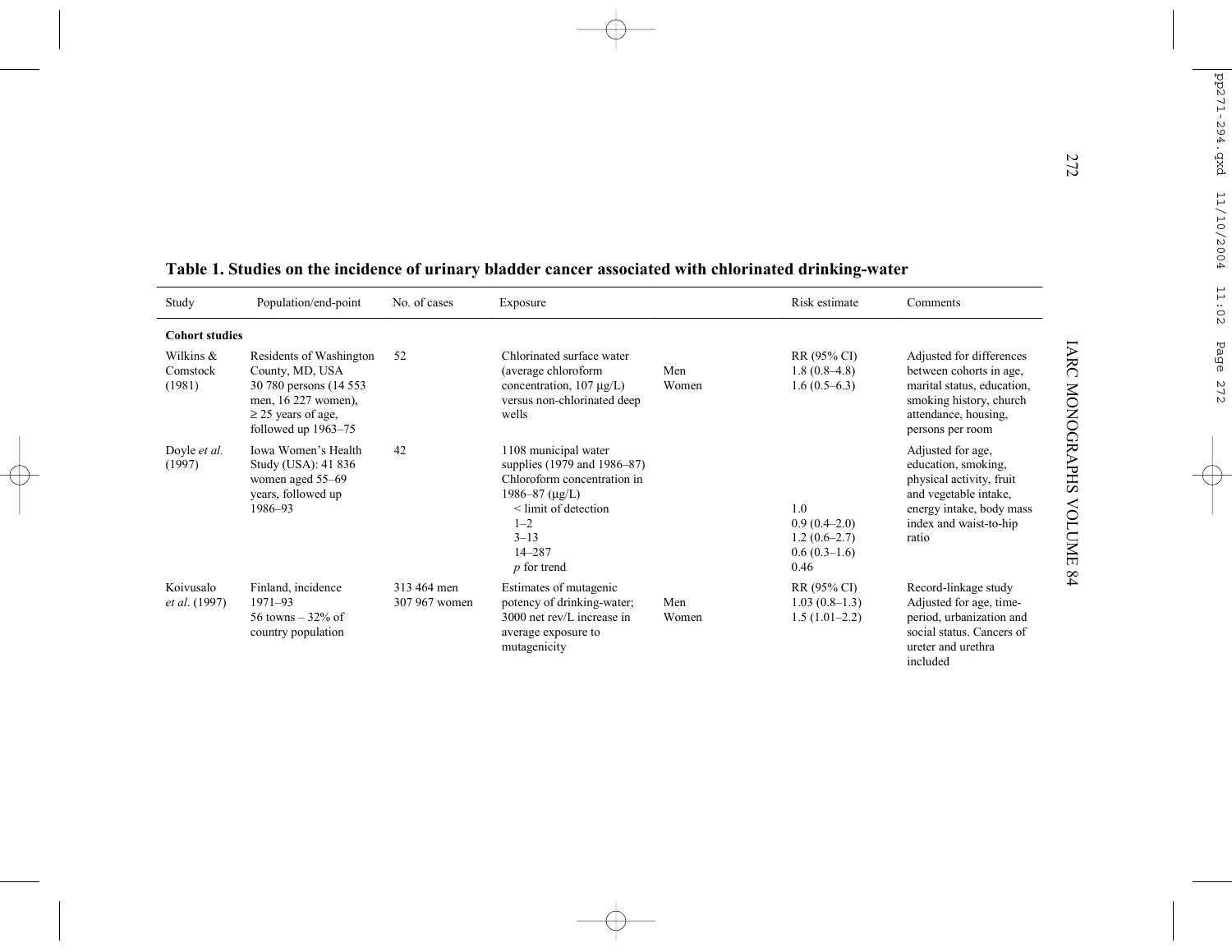| Study                       | Population/end-point                                                                                                                                                                             | No. of cases                                                                                                          | Exposure                                                                                                                                             |                                                                              | Risk estimate                                                                                                             | Comments                                                                                                                                                                  |
|-----------------------------|--------------------------------------------------------------------------------------------------------------------------------------------------------------------------------------------------|-----------------------------------------------------------------------------------------------------------------------|------------------------------------------------------------------------------------------------------------------------------------------------------|------------------------------------------------------------------------------|---------------------------------------------------------------------------------------------------------------------------|---------------------------------------------------------------------------------------------------------------------------------------------------------------------------|
| <b>Case-control studies</b> |                                                                                                                                                                                                  |                                                                                                                       |                                                                                                                                                      |                                                                              |                                                                                                                           |                                                                                                                                                                           |
| Cantor et al.<br>(1987)     | 10 areas in the USA:<br>Atlanta, Connecticut,<br>Detroit, Iowa, New<br>Jersey, New Mexico,<br>New Orleans, Seattle,<br>San Francisco, Utah<br>Incidence, 1-year period<br>starting December 1997 | 2805<br>5258 population<br>controls (men and<br>women)                                                                | Duration of consumption of<br>chlorinated surface<br>drinking-water in subjects<br>with tap-water consumption<br>above median $(1.44 \text{ L/day})$ | Years<br>$\boldsymbol{0}$<br>$1 - 19$<br>$20 - 39$<br>$40 - 59$<br>$\geq 60$ | OR (95% CI)<br>Men<br>1.0<br>$1.1(0.7-1.6)$<br>$1.1(0.7-1.5)$<br>$1.2(0.8-1.7)$<br>$1.2(0.7-2.1)$<br>p for trend = $0.44$ | Adjusted for age,<br>smoking habit, high-risk<br>occupation, population<br>size of usual residence<br>and reporting centre                                                |
|                             |                                                                                                                                                                                                  |                                                                                                                       |                                                                                                                                                      | $\boldsymbol{0}$<br>$1 - 19$<br>$20 - 39$<br>$40 - 59$<br>$\geq 60$          | Women<br>1.0<br>$1.8(0.8-3.7)$<br>$1.5(0.7-3.1)$<br>$2.2(1.0-4.8)$<br>$3.2(1.2 - 8.7)$<br>p for trend = $0.02$            |                                                                                                                                                                           |
| McGeehin<br>et al. (1993)   | Colorado, USA<br>Incidence 1990-91                                                                                                                                                               | 327<br>261 controls with<br>other cancers<br>excluding lung<br>and colorectal<br>cancer (men and<br>women, all white) | Lifetime exposure to<br>chlorinated water from<br>individual histories of<br>residence and water source                                              | Years<br>$\theta$<br>$1 - 10$<br>$11 - 20$<br>$21 - 30$<br>> 30              | OR (95% CI)<br>1.0<br>$0.7(0.4-1.3)$<br>$1.4(0.8-2.5)$<br>$1.5(0.8-2.9)$<br>$1.8(1.1-2.9)$                                | Adjusted for coffee<br>consumption, smoking,<br>tap-water intake, family<br>history of bladder cancer,<br>sex, medical history of<br>bladder infection or<br>kidney stone |
| Vena et al.<br>(1993)       | Western New York, USA<br>Incidence, 1979-85                                                                                                                                                      | 351<br>855 population<br>controls (men,<br>white)                                                                     | Daily intake of tap-water                                                                                                                            | No. of cups<br>$0 - 5$<br>$6 - 7$<br>$8 - 9$<br>$10 - 39$                    | $Age \leq 65 \text{ years}$<br>1.00<br>$1.3(0.7-2.4)$<br>$1.6(0.9-3.0)$<br>$2.6(1.5-4.5)$<br>p for trend $\leq 0.001$     | Adjusted for age.<br>education, cigarette<br>smoking (pack–years),<br>and coffee, carotene and<br>non-tap-water intake                                                    |

### **Table 1 (contd)**

273

# INTRODUCTION INTRODUCTION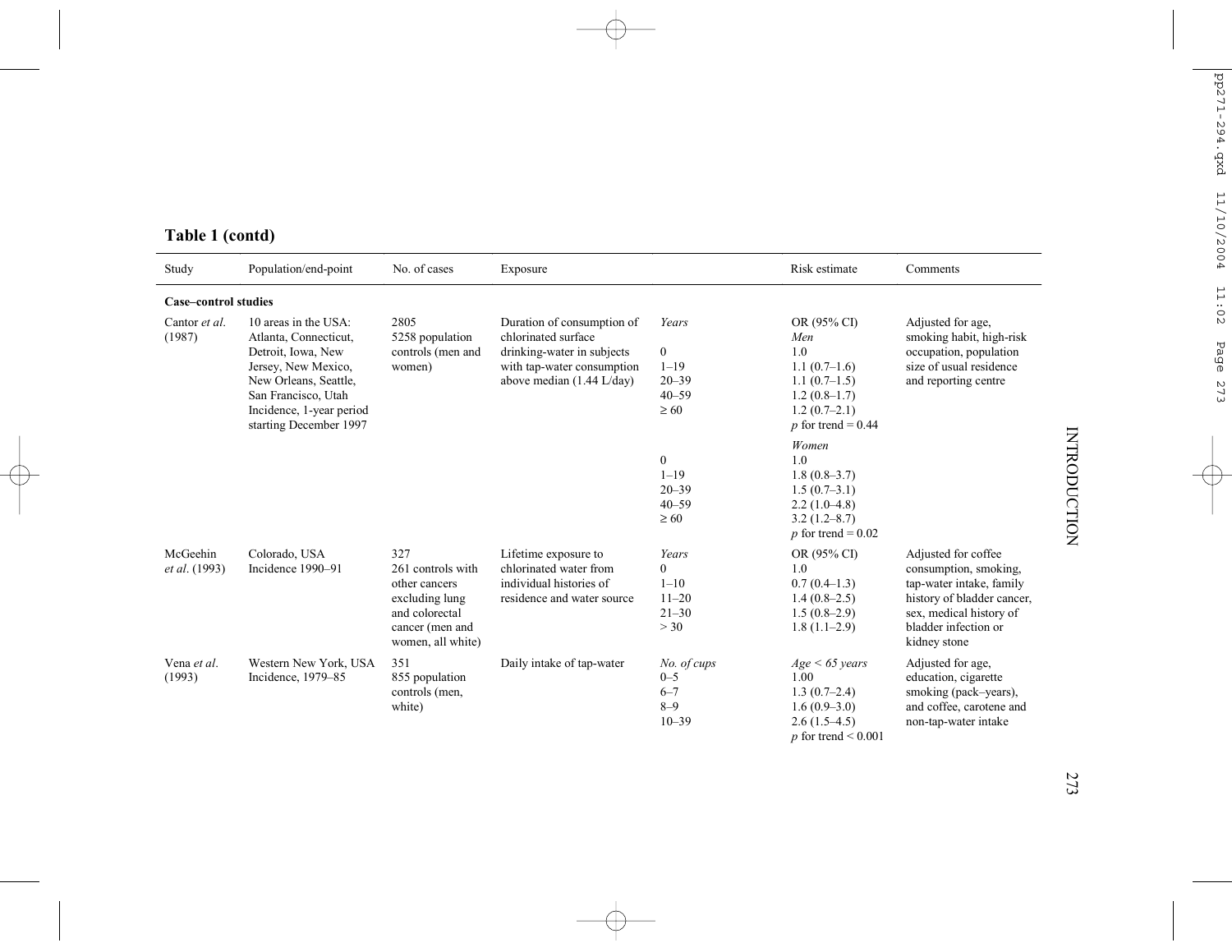| Study                            | Population/end-point                                     | No. of cases                                          | Exposure                                                          |                                                                          |                                          | Risk estimate                                                                                                       | Comments                                                                                                    |
|----------------------------------|----------------------------------------------------------|-------------------------------------------------------|-------------------------------------------------------------------|--------------------------------------------------------------------------|------------------------------------------|---------------------------------------------------------------------------------------------------------------------|-------------------------------------------------------------------------------------------------------------|
| Vena et al.<br>(1993)<br>(contd) |                                                          |                                                       |                                                                   | $0 - 5$<br>$6 - 7$<br>$8 - 9$<br>$10 - 39$                               |                                          | $Age \geq 65 \text{ years}$<br>1.00<br>$1.3(0.8-2.1)$<br>$1.4(0.8-2.5)$<br>$3.0(1.8-5.0)$<br>$p$ for trend < 0.001  |                                                                                                             |
| King &<br>Marrett<br>(1996)      | Ontario, Canada<br>Incidence, September<br>1992-May 1994 | 696<br>1545 population<br>controls (men and<br>women) | Years of consumption of<br>chlorinated surface drinking-<br>water | Years<br>$0 - 9$<br>$10 - 19$<br>$20 - 34$<br>$\geq$ 35                  |                                          | 1.0<br>$1.04(0.7-1.5)$<br>$1.2(0.9-1.5)$<br>$1.4(1.1-1.8)$                                                          | Adjusted for age, sex, log<br>pack-years of smoking,<br>current smoking,<br>education and calorie<br>intake |
|                                  |                                                          |                                                       | Trihalomethane-years                                              | $0 - 583$<br>584-1505<br>1506-1956<br>1957-6425                          | Quartiles ( $\mu$ g/L-years)             | 1.0<br>$1.2(0.9-1.6)$<br>$1.08(0.8-1.4)$<br>$1.4(1.1-1.9)$                                                          |                                                                                                             |
|                                  |                                                          |                                                       | Level of trihalomethanes in<br>water source                       | Level $(\mu g/L)$<br>$0 - 24$<br>$25 - 74$<br>$\geq 75$<br>$p$ for trend |                                          | 1.0<br>$1.4(1.0-2.0)$<br>$1.7(1.1-2.5)$<br>0.006                                                                    |                                                                                                             |
| Freedman<br><i>et al.</i> (1997) | Washington County,<br>MD, USA<br>Incidence, 1975-92      | 294<br>2326 population<br>controls                    | Duration of residence with<br>municipal water source              | Years<br>None<br>$1 - 10$<br>$11 - 20$<br>$21 - 30$<br>$31 - 40$<br>>40  | Cases<br>54<br>63<br>41<br>31<br>11<br>9 | OR (95% CI)<br>Men<br>1.0<br>$1.1(0.6-1.9)$<br>$1.1(0.6-1.9)$<br>$1.3(0.7-2.5)$<br>$1.5(0.6-3.3)$<br>$2.2(0.8-5.1)$ | Adjusted for age, sex,<br>smoking and urbanicity                                                            |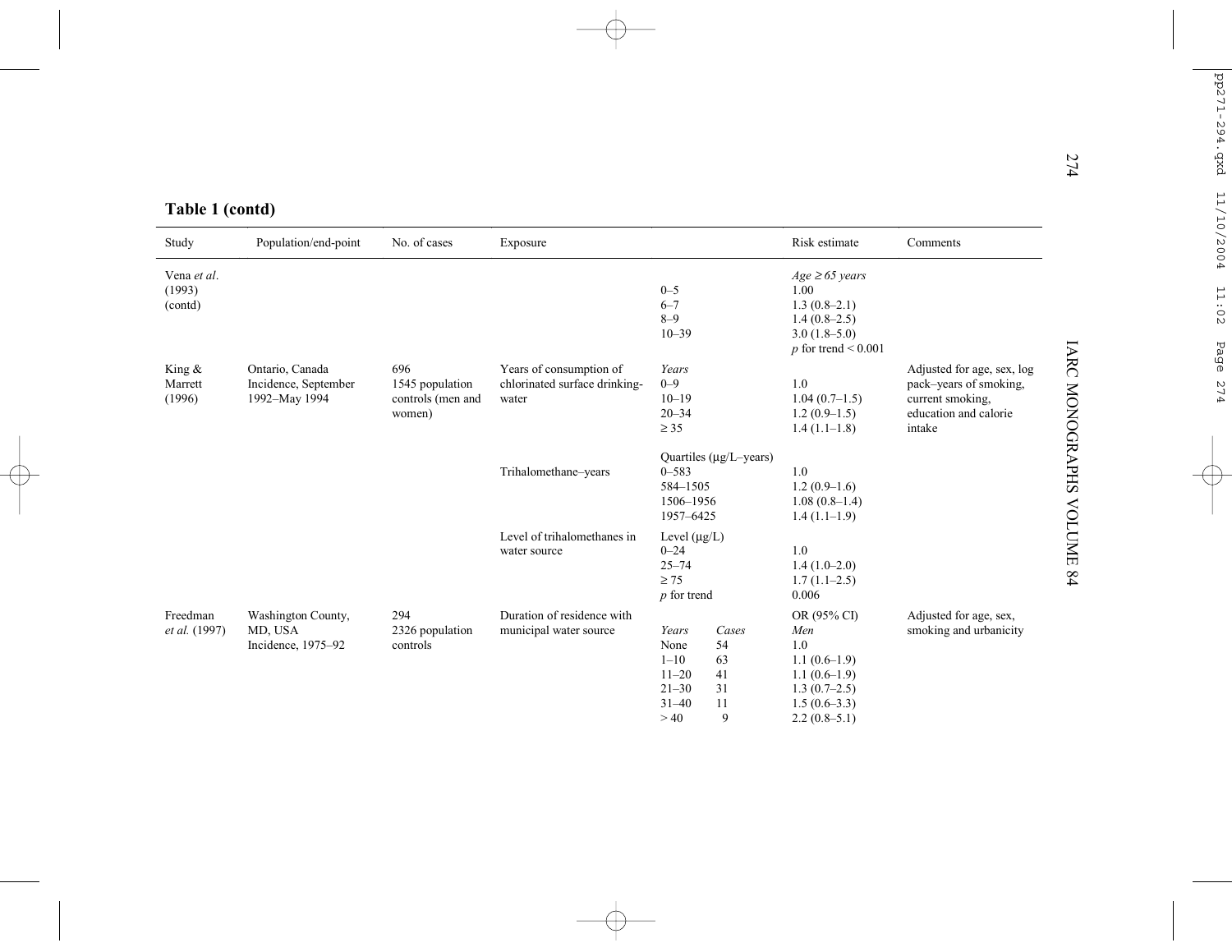| Study                                       | Population/end-point            | No. of cases                                                              | Exposure                                                                                                                                                     |                                                                                                                 |                                   | Risk estimate                                                                                                                                    | Comments                                                                                                                |
|---------------------------------------------|---------------------------------|---------------------------------------------------------------------------|--------------------------------------------------------------------------------------------------------------------------------------------------------------|-----------------------------------------------------------------------------------------------------------------|-----------------------------------|--------------------------------------------------------------------------------------------------------------------------------------------------|-------------------------------------------------------------------------------------------------------------------------|
| Freedman<br><i>et al.</i> (1997)<br>(contd) |                                 |                                                                           |                                                                                                                                                              | Years<br>None<br>$1 - 10$<br>$11 - 20$<br>$21 - 30$<br>$31 - 40$                                                | Cases<br>25<br>28<br>15<br>7<br>5 | Women<br>1.0<br>$0.7(0.3-1.7)$<br>$0.7(0.3-1.8)$<br>$0.6(0.2-1.6)$<br>$0.7(0.2 - 2.2)$                                                           |                                                                                                                         |
| Cantor et al.<br>(1998)                     | Iowa, USA<br>Incidence, 1986-89 | 1123 bladder<br>cancers<br>1983 population<br>controls (men and<br>women) | Total lifetime<br>trihalomethanes<br>(THM) estimated from<br>lifetime residential<br>histories, water utility<br>survey and measurements<br>of water samples | >40<br>THM(g)<br>$\leq 0.04$<br>$0.05 - 0.12$<br>$0.13 - 0.34$<br>$0.35 - 1.48$<br>$1.49 - 2.41$<br>$\geq 2.42$ | $\overline{4}$                    | $0.6(0.2-2.2)$<br>Men<br>1.0<br>$1.3(1.0-1.7)$<br>$1.1(0.8-1.5)$<br>$1.2(0.9-1.6)$<br>$1.3(0.8-2.0)$<br>$1.8(1.2 - 2.7)$<br>p for trend = $0.05$ | Adjusted for age, study<br>period, education, high-<br>risk occupation and<br>cigarette smoking<br>$(6 \text{ strata})$ |
|                                             |                                 |                                                                           |                                                                                                                                                              | $\leq 0.04$<br>$0.05 - 0.12$<br>$0.13 - 0.34$<br>$0.35 - 1.48$<br>$1.49 - 2.41$<br>$\geq 2.42$                  |                                   | Women<br>1.0<br>$1.2(0.8-1.8)$<br>$0.9(0.6-1.6)$<br>$1.0(0.6-1.7)$<br>$0.9(0.9-2.0)$<br>$0.6(0.3-1.4)$<br>p for trend = $0.54$                   |                                                                                                                         |

### **Table 1 (contd)**

275

# **INTRODUCTION** INTRODUCTION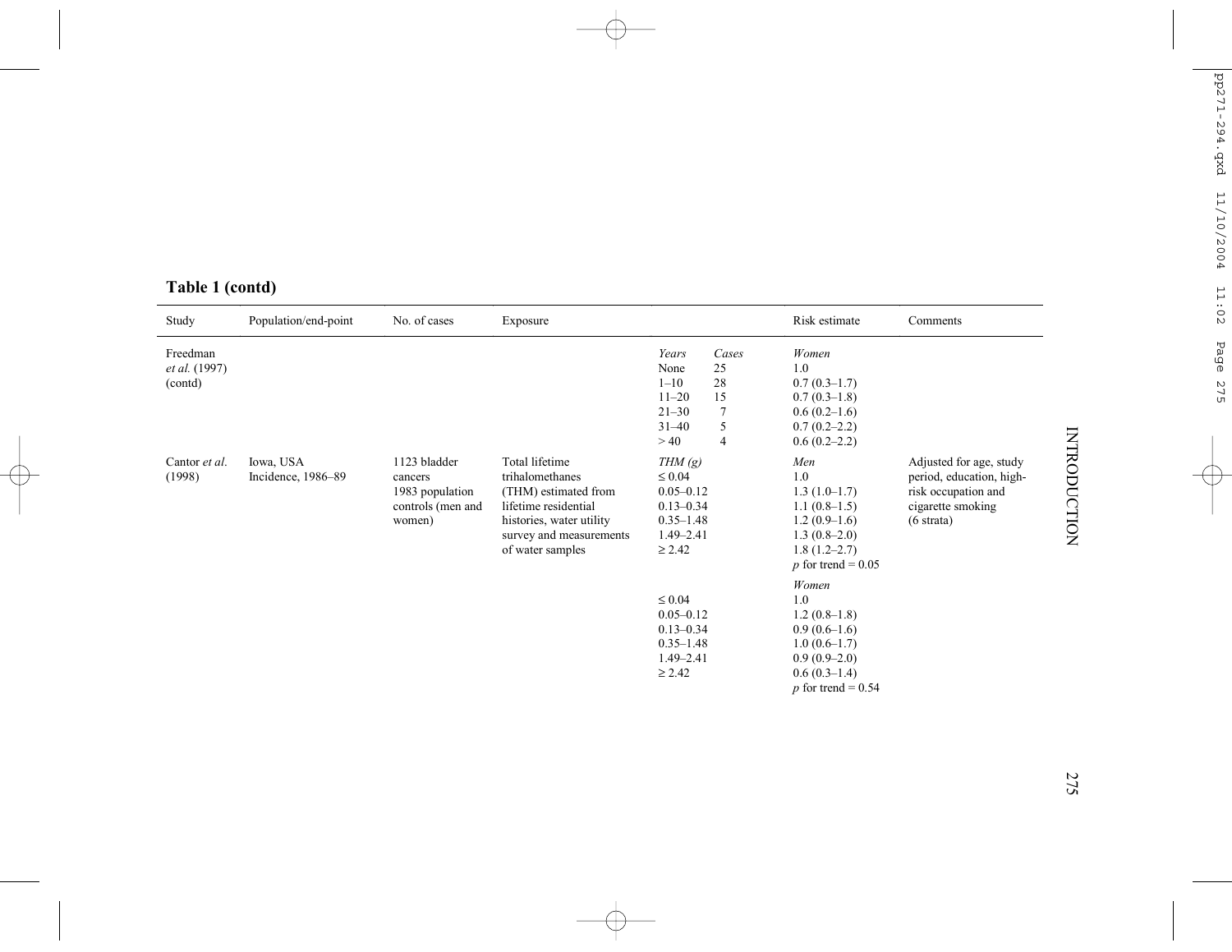| Table 1 (contd) |  |
|-----------------|--|
|                 |  |

| Table 1 (contd)<br>Study   | Population/end-point          | No. of cases                                         | Exposure                                                                                                                                                               |                                                                                                                         | Risk estimate                                                                  | Comments                                              |
|----------------------------|-------------------------------|------------------------------------------------------|------------------------------------------------------------------------------------------------------------------------------------------------------------------------|-------------------------------------------------------------------------------------------------------------------------|--------------------------------------------------------------------------------|-------------------------------------------------------|
| Koivusalo<br>et al. (1998) | Finland<br>Incidence, 1991-92 | 732<br>914 population<br>controls (men and<br>women) | Mutagenic potency of<br>drinking-water estimated<br>from historical exposure at<br>past residence, past water<br>source and historical data                            | 3000-net rev/L increase<br>in average exposure to<br>mutagenicity among<br>subjects with $\geq 30$ years<br>of exposure | Men<br>$1.2(0.9-1.7)$<br>Women<br>$1.2(0.7-2.0)$                               | Adjusted for age,<br>smoking, socioeconomic<br>status |
|                            | treatment                     | on water quality and                                 | Tertiles of exposure<br>among subjects with<br>$\geq$ 30 years of exposure<br>(net rev/L):<br>Non-exposed<br>Low $(1-999)$<br>Medium (1000-2499)<br>High $(\geq 2500)$ | Men (552 cases)<br>1.0<br>$1.2(0.8-1.6)$<br>$0.97(0.7-1.4)$<br>$1.4(0.9-2.0)$                                           |                                                                                |                                                       |
|                            |                               |                                                      |                                                                                                                                                                        | Non-exposed<br>Low $(1-999)$<br>Medium (1000–2499)<br>High $(\geq 2500)$                                                | Women (180 cases)<br>1.0<br>$1.2(0.7-2.0)$<br>$1.3(0.7-2.4)$<br>$1.2(0.6-2.2)$ |                                                       |

RR, relative risk; CI, confidence interval; OR, odds ratio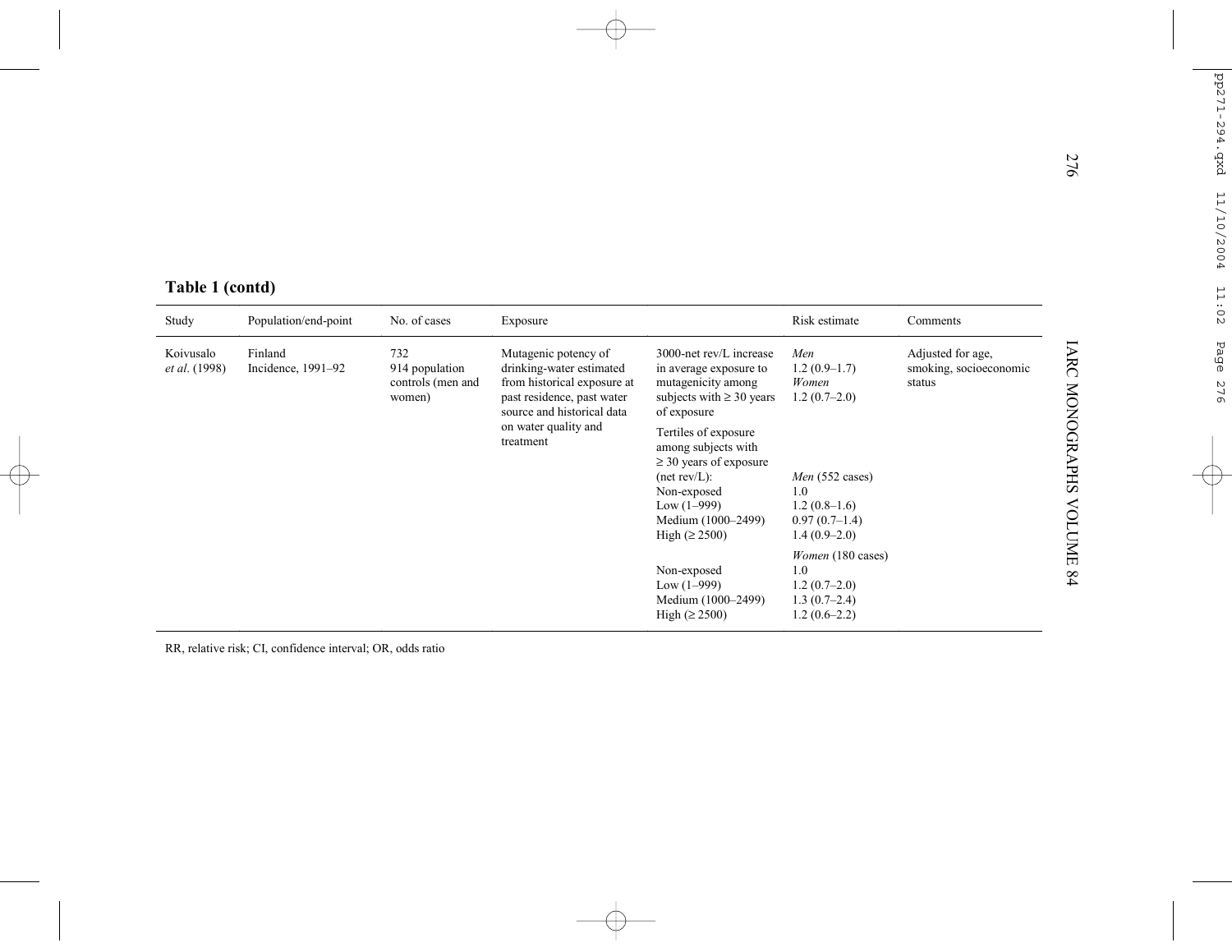| Reference                       | Population/follow-up                                                                        | Exposure                                                                                                        | Site and no. of cases |     | Relative risk<br>$(95\% \text{ CI})$               | Comments                                                                                                                                   |
|---------------------------------|---------------------------------------------------------------------------------------------|-----------------------------------------------------------------------------------------------------------------|-----------------------|-----|----------------------------------------------------|--------------------------------------------------------------------------------------------------------------------------------------------|
| Wilkins &<br>Comstock<br>(1981) | Residents of Washington<br>County, MD, USA<br>30 780 persons (14 553)<br>men, 16 227 women) | Chlorinated surface water<br>(average chloroform<br>concentration, $107 \mu g/L$ )<br>versus non-chlorinated    | Liver<br>Men<br>Women | 12  | $0.7(0.2-3.5)$<br>$1.8(0.6-6.8)$                   | Adjusted for differences<br>between cohorts in age, marital<br>status, education, smoking<br>history, church attendance,                   |
|                                 | $\geq$ 25 years of age                                                                      | deep wells                                                                                                      | Kidney                | 18  |                                                    | housing, persons per room                                                                                                                  |
|                                 | followed up 1963–75                                                                         |                                                                                                                 | Men<br>Women          |     | $0.8(0.3-2.7)$                                     |                                                                                                                                            |
|                                 |                                                                                             |                                                                                                                 |                       |     | $1.01(0.3-6.0)$                                    |                                                                                                                                            |
| Doyle <i>et al.</i><br>(1997)   | Iowa Women's Health<br>Study (USA)<br>41 836 women aged 55–69<br>years, followed up 1986–93 | 1108 municipal water<br>supplies (1979 and<br>$1986 - 87$<br>Chloroform concentration<br>in 1986–87 $(\mu g/L)$ |                       |     |                                                    | Adjusted for age, education,<br>smoking, physical activity, fruit<br>and vegetable intake, energy<br>intake, BMI and waist-to-hip<br>ratio |
|                                 |                                                                                             | < limit of detection                                                                                            |                       |     | 1.0                                                |                                                                                                                                            |
|                                 |                                                                                             |                                                                                                                 | Kidney                | 30  |                                                    |                                                                                                                                            |
|                                 |                                                                                             | $1 - 2$                                                                                                         |                       |     | $0.5(0.2-1.6)$                                     |                                                                                                                                            |
|                                 |                                                                                             | $3 - 13$<br>$14 - 287$                                                                                          |                       |     | $1.2(0.5-3.1)$<br>$0.9(0.3-2.3)$                   |                                                                                                                                            |
|                                 |                                                                                             |                                                                                                                 | Colon                 | 178 |                                                    | p for trend = $0.82$                                                                                                                       |
|                                 |                                                                                             | $1 - 2$<br>$3 - 13$<br>14-287                                                                                   |                       |     | $1.1(0.7-1.7)$<br>$1.4(0.9-2.2)$<br>$1.7(1.1-2.5)$ | p for trend $\leq 0.01$                                                                                                                    |
|                                 |                                                                                             |                                                                                                                 | Rectum and anus       | 78  |                                                    |                                                                                                                                            |
|                                 |                                                                                             | $1 - 2$                                                                                                         |                       |     | $0.8(0.4-1.5)$                                     |                                                                                                                                            |
|                                 |                                                                                             | $3 - 13$                                                                                                        |                       |     | $0.8(0.4-1.5)$                                     |                                                                                                                                            |
|                                 |                                                                                             | $14 - 287$                                                                                                      |                       |     | $1.1(0.6-1.9)$                                     | p for trend = $0.89$                                                                                                                       |

#### **Table 2. Cohort studies of cancer at other sites and chlorinated drinking-water**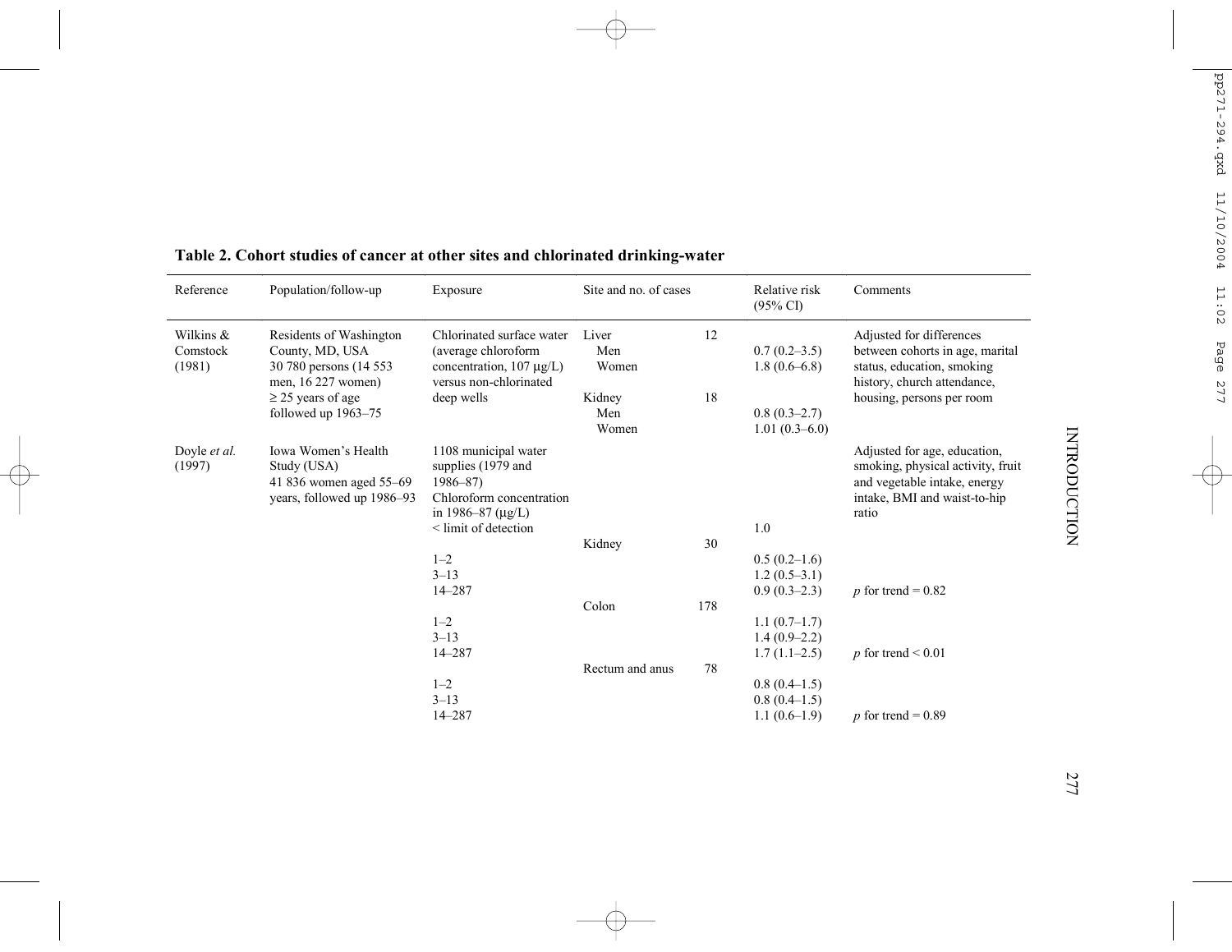| Reference                  | Population/follow-up                                       | Exposure                                                                   | Site and no. of cases                                                                                                                                                                           |     | Relative risk<br>$(95\% \text{ CI})$                                                                                                                                      | Comments                                                                                                                                |
|----------------------------|------------------------------------------------------------|----------------------------------------------------------------------------|-------------------------------------------------------------------------------------------------------------------------------------------------------------------------------------------------|-----|---------------------------------------------------------------------------------------------------------------------------------------------------------------------------|-----------------------------------------------------------------------------------------------------------------------------------------|
| Doyle et al.               |                                                            |                                                                            | Lung                                                                                                                                                                                            | 143 |                                                                                                                                                                           |                                                                                                                                         |
| $(1997)$ (contd)           |                                                            | $1 - 2$                                                                    |                                                                                                                                                                                                 |     | $1.2(0.8-2.1)$                                                                                                                                                            |                                                                                                                                         |
|                            |                                                            | $3 - 13$                                                                   |                                                                                                                                                                                                 |     | $1.8(1.1-3.0)$                                                                                                                                                            |                                                                                                                                         |
|                            |                                                            | $14 - 287$                                                                 |                                                                                                                                                                                                 |     | $1.6(0.97-2.6)$                                                                                                                                                           | p for trend = $0.025$                                                                                                                   |
|                            |                                                            |                                                                            | Melanoma                                                                                                                                                                                        | 44  |                                                                                                                                                                           |                                                                                                                                         |
|                            |                                                            | $1 - 2$                                                                    |                                                                                                                                                                                                 |     | $2.6(0.99-6.6)$                                                                                                                                                           |                                                                                                                                         |
|                            |                                                            | $3 - 13$                                                                   |                                                                                                                                                                                                 |     | $1.3(0.4-4.0)$                                                                                                                                                            |                                                                                                                                         |
|                            |                                                            | $14 - 287$                                                                 |                                                                                                                                                                                                 |     | $3.4(1.3-8.6)$                                                                                                                                                            | p for trend = $0.049$                                                                                                                   |
|                            |                                                            |                                                                            | All cancers                                                                                                                                                                                     | 983 |                                                                                                                                                                           |                                                                                                                                         |
|                            |                                                            | $1 - 2$                                                                    |                                                                                                                                                                                                 |     | $1.04(0.9-1.3)$                                                                                                                                                           |                                                                                                                                         |
|                            |                                                            | $3 - 13$                                                                   |                                                                                                                                                                                                 |     | $1.2(1.03-1.5)$                                                                                                                                                           |                                                                                                                                         |
|                            |                                                            | $14 - 287$                                                                 |                                                                                                                                                                                                 |     | $1.3(1.1-1.5)$                                                                                                                                                            | p for trend $\leq 0.01$                                                                                                                 |
| Koivusalo<br>et al. (1997) | Finland<br>56 towns; 32% of Finnish<br>population, 1971-93 | Chlorinated/ unchlori-<br>nated water supplies;<br>mutagenicity assessment | 621 431 persons<br>(307 967 women,<br>313 464 men)<br><b>Both sexes</b><br>Colon<br>Rectum<br>Oesophagus<br>Pancreas<br>Kidney<br>Brain and nervous system<br>Non-Hodkgin lymphoma<br>Leukaemia |     | $0.9(0.8-1.04)$<br>$1.04(0.9-1.3)$<br>$1.4(0.9-2.1)$<br>$1.01(0.8-1.2)$<br>$1.03(0.8-1.3)$<br>$1.00(0.9-1.2)$<br>$1.2(0.9-1.5)$<br>$1.04(0.9-1.3)$                        | Adjusted for age, time period,<br>urbanization and social status.<br>Cancers of the ureter and<br>urethra included in bladder<br>cancer |
|                            |                                                            |                                                                            | Women<br>Colon<br>Rectum<br>Oesophagus<br><b>Breast</b><br>Pancreas<br>Kidney<br>Brain and nervous system<br>Non-Hodkgin lymphoma<br>Leukaemia                                                  |     | $0.95(0.8-1.9)$<br>$1.4(1.03-1.9)$<br>$1.9(1.02 - 3.5)$<br>$1.1(1.01-1.2)$<br>$1.1(0.8-1.5)$<br>$1.03(0.7-1.4)$<br>$1.08(0.9-1.4)$<br>$1.4(0.98-1.98)$<br>$1.08(0.8-1.5)$ |                                                                                                                                         |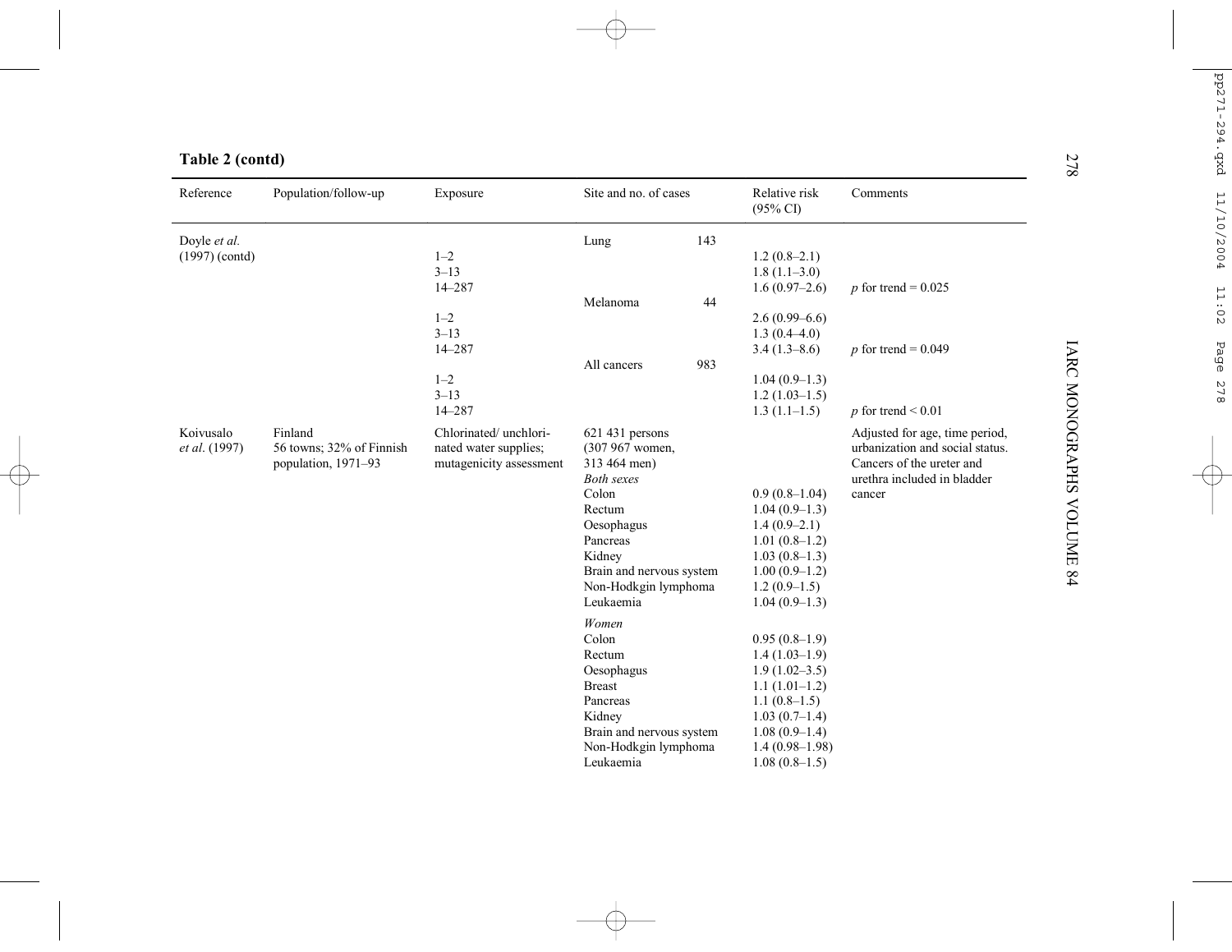| Table 2 (contd) |  |  |
|-----------------|--|--|
|                 |  |  |

| Reference<br>Population/follow-up<br>Exposure | Site and no. of cases                                                                                                                   | Relative risk<br>$(95\% \text{ C}I)$                                                                                                                                 | Comments |
|-----------------------------------------------|-----------------------------------------------------------------------------------------------------------------------------------------|----------------------------------------------------------------------------------------------------------------------------------------------------------------------|----------|
| Koivusalo<br><i>et al.</i> (1997)<br>(contd)  | Men<br>Colon<br>Rectum<br>Oesophagus<br>Prostate<br>Pancreas<br>Kidney<br>Brain and nervous system<br>Non-Hodkgin lymphoma<br>Leukaemia | $0.8(0.7-1.04)$<br>$0.9(0.7-1.09)$<br>$0.9(0.5-1.7)$<br>$0.97(0.8-1.1)$<br>$0.9(0.7-1.2)$<br>$1.04(0.8-1.4)$<br>$0.9(0.7-1.2)$<br>$1.03(0.8-1.4)$<br>$1.02(0.8-1.3)$ |          |

CI, confidence interval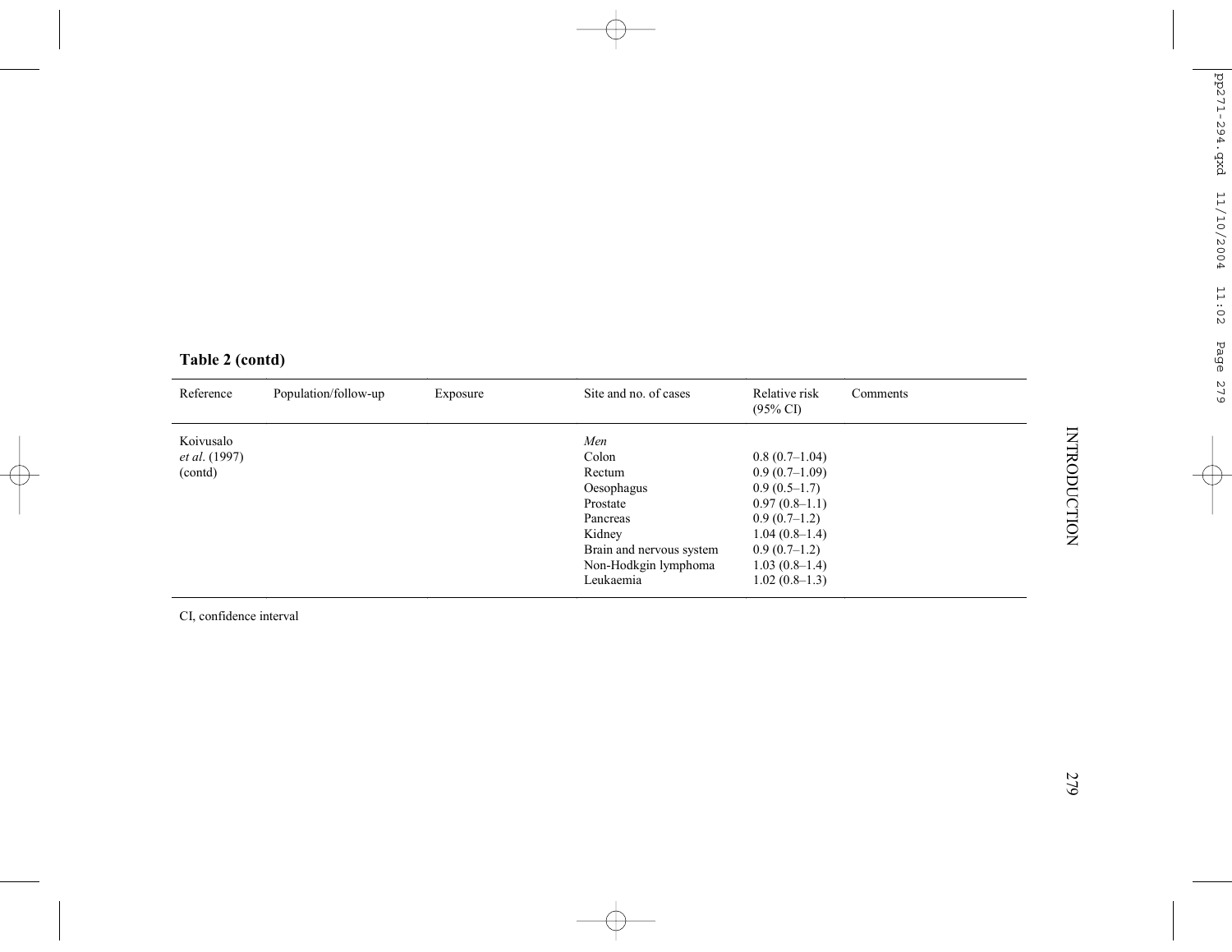#### 280 IARC MONOGRAPHS VOLUME 84

Historical exposure estimates used information on past residence, past water source and historical data on water quality and treatment during the years 1955 and 1970. Exposure was expressed as estimates of mutagenic potency of drinking-water through regression models developed by Vartiainen *et al*. (1988), which used indicators of water quality and water treatment in the past (1986–87) to estimate mutagenic potency with the Ames test using *Salmonella typhimurium* strain TA100. Vartiainen *et al*. (1988) showed a correlation of 0.63 between the level of mutagenicity (TA100) and levels of trihalomethanes in water, but did not report on 3-chloro-4-(dichloromethyl)-5-hydroxy-2-(5*H*)-furanone (MX). Kronberg and Vartiainen (1988), however, reported that between 15 and 57% (mean, 33%) of the mutagenicity in 23 Finnish tap-water samples could be explained by MX. They also reported a correlation of 0.89 between the level of mutagenicity (TA100) in water and concentration of MX. Koivusalo *et al.* (1997) evaluated 24 cancer sites separately for men and women. Relative risks were calculated using a continuous variable for the mutagenicity level of a 3000 net revertants (rev)/L exposure. Significantly elevated risks were observed among women only for cancers of the urinary bladder, rectum and oesophagus. The relative risk for female breast cancer was 1.1 (95% CI, 1.01–1.22). No increased risk for colon cancer was shown in this study.

The Iowa Women's Health Study in the USA comprised a cohort of 41 836 women, aged 55–69 in 1986, followed up for cancer incidence through to 31 December 1993 (Doyle *et al*., 1997) (Tables 1 and 2). The source of drinking-water for each cohort member was assessed from a postal survey in 1989. After excluding women who reported having drunk municipal or private well-water for less than 10 years previously, 28 237 women were included in the analysis. Data on 252 municipal water supplies in 1979 and 856 municipal water systems in 1986–87 were used to assess exposure. All women who lived in the same community and reported drinking municipal water were assigned the same concentration of trihalomethanes, including chloroform. The concentrations of chloroform in 1986–87 were categorized as below the detection limit (reference) or 1–2, 3–13 and 14–287 µg/L. The incidences of a number of cancers were estimated in each category. Relative risks were adjusted for age, education, smoking status, pack–years of smoking, physical activity, all fruit and vegetable intake, total energy intake, body mass index and waist-to-hip ratio. In comparison with women who used groundwater sources, women drinking water from surface sources were at increased risk for colon cancer and all cancers combined, with a clear dose–response relationship. In addition, trends in risk were found for cancer of the lung ( $p$  for trend = 0.025) and melanoma ( $p$  for trend = 0.049).

#### **2. Case–control studies**

#### 2.1 *Cancers of the urinary bladder* (Table 1)

Cantor *et al*. (1987) interviewed 2805 patients with urinary bladder cancer aged 21–84 years at the time of diagnosis and 5258 population-based controls in a case–control study in 10 geographical areas in the USA. Controls under the age of 65 years were selected by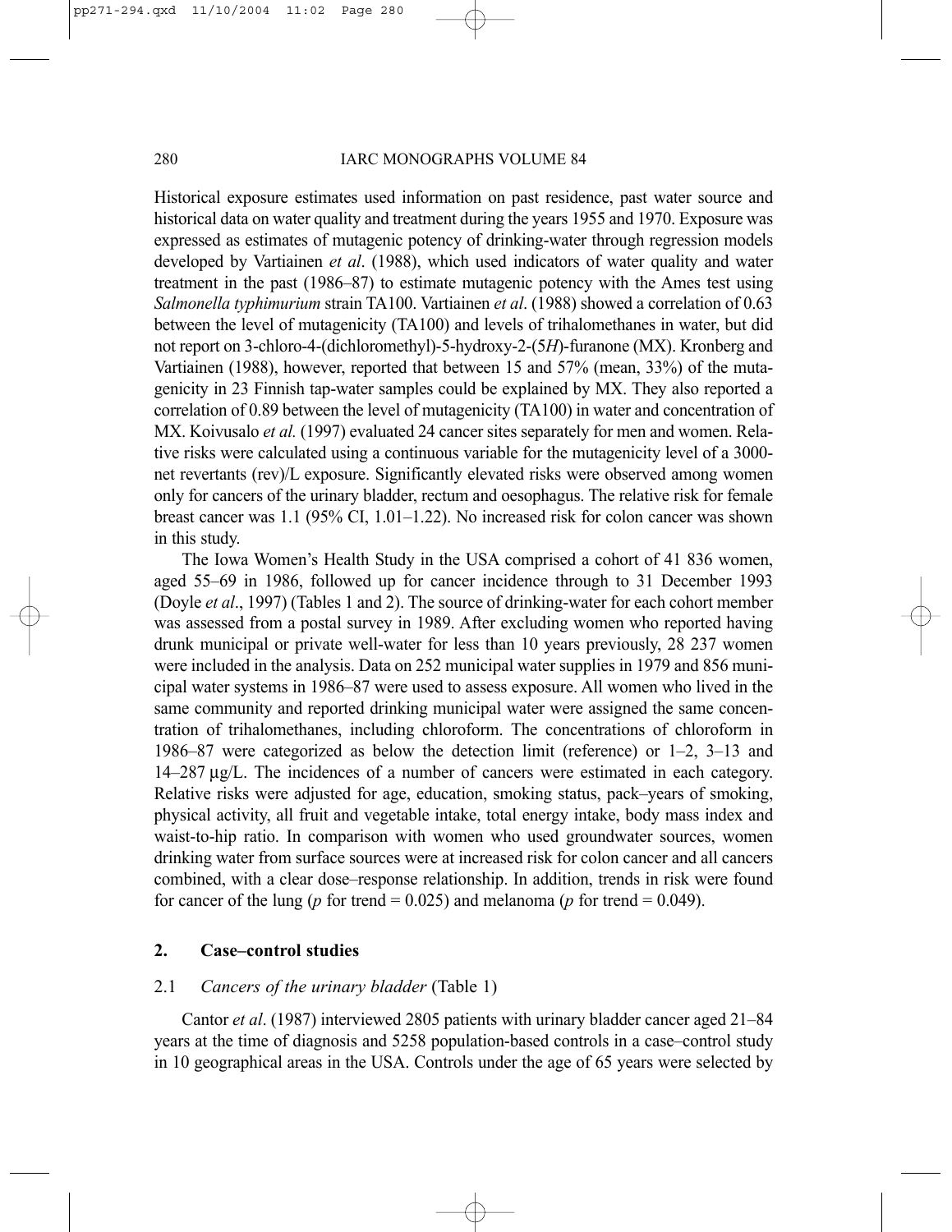random-digit dialling and controls over the age of 65 from rosters of the US Health Care Financing Agency. The cases were newly diagnosed and histologically confirmed during 1977–78. Cases and controls were frequency-matched on sex, age and geographical area. All subjects were administered a questionnaire at home by trained interviewers, which included questions on consumption of tap-water during a typical week 1 year before the interview. A lifetime history of residence and water sources was ascertained. A total of 1102 water utilities were visited, and utility personnel were interviewed; the water sources were then categorized for chlorination status (chlorination or no chlorination) during various periods. The residential histories of the subjects were linked with year-by-year data on water source and treatment. Logistic regression models with adjustment for sex, age, study area, smoking, high-risk occupation and population size were used with various indicators of water quality. Odds ratios for bladder cancer were elevated among those with both elevated intakes of drinking-water and long-term consumption of chlorinated surface water. Among subjects who had lived for 60 years or longer at residences supplied with chlorinated surface water, odds ratios for successive quintiles of tap-water ingestion were: 1.0 (≤ 0.8 L/day, referent), 0.8, 1.1, 1.7 and 2.0 (*p* for trend = 0.014). [Confidence intervals about the point estimates were not available.]

A population-based study of 327 histologically verified cases of urinary bladder cancer from the State Cancer Registry matched to 261 controls with other cancers was conducted in Colorado (USA) during 1990–91 (McGeehin *et al*., 1993). After physician approval, telephone interviews were carried out to obtain individual histories of residence and water source from living patients and controls; the response rates were 78% and 75%, respectively. These data were linked to data from water utilities and records of the Colorado Department of Health. The total lifetime concentration of trihalomethanes was calculated for each subject as a time-weighted mean from data for each water system in Colorado in 1989. The mean lifetime concentration was  $616 \mu g/L$  for cases and  $422 \mu g/L$ for controls ( $p < 0.001$ ). Adjustment for potential confounders resulted in odds ratios that increased with years of exposure to chlorinated water. More than 34 years of exposure to chlorinated water, contrasted with no such exposure, was associated with increased risks in both nonsmokers (odds ratio, 2.9; 95% CI, 1.2–7.4) and smokers (odds ratio, 2.1; 95% CI, 1.1–3.8).

Vena *et al*. (1993) reported a case–control study among male residents of three counties in western New York State (USA). Cases were diagnosed during 1979–85 and were confirmed histologically. Physician approval was obtained for 972 cases. Of these, 719 were eligible according to inclusion criteria and 351 cases of transitional-cell bladder cancer were interviewed. Controls (aged 35–90 years) were residents of the same counties, were matched to individual cases by sex, age and neighbourhood of residence and were interviewed during the period of case ascertainment. All 850 were included in the bladder cancer study [response rates not indicated]. Usual dietary habits including consumption of tapwater and non-tap-water were ascertained for the year prior to diagnosis (cases) or interview (controls). Total tap-water consumption also included beverages prepared with tap-water. More than 70% of subjects spent more than 90% of their lives using a public source of tap-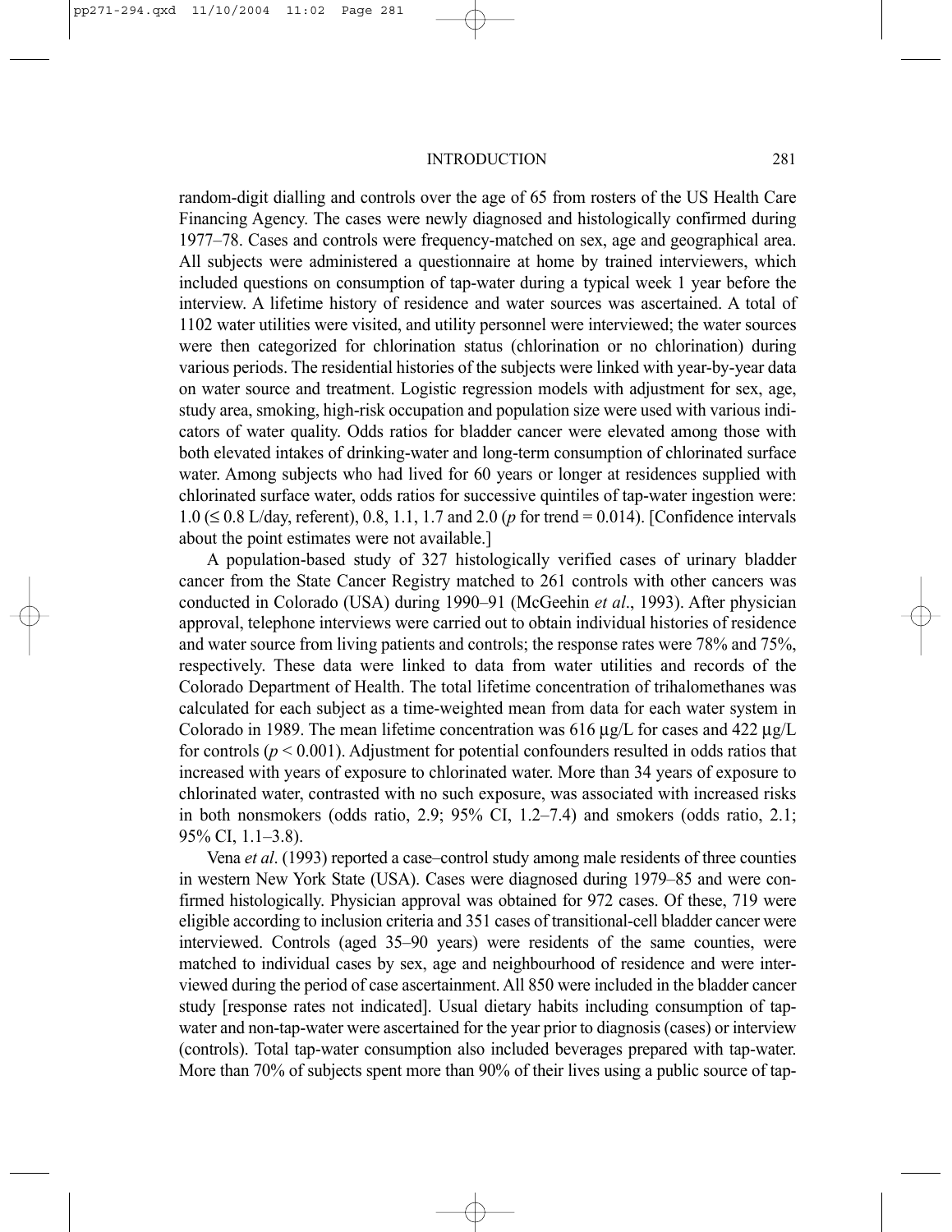#### 282 IARC MONOGRAPHS VOLUME 84

water that historically had been treated with chlorine. The odds ratios for bladder cancer increased with increasing number of cups of tap-water consumed daily (*p* for trend < 0.001). There was an almost threefold increase for intake of more than 10 cups of tap-water daily compared with an intake of less than 5 cups per day. No excess risk was observed in subjects who had used the public water supply for more than 50 years compared with those who had used it for less than 50 years. [The Working Group noted that the non-exposed group included subjects with a lengthy exposure time to chlorinated drinking-water. This paper did not analyse associations with water source or level of trihalomethanes.]

King and Marrett (1996) reported a population-based case–control study of bladder cancer among residents of Ontario, Canada (excluding the north), aged 25–74 years. Cases diagnosed in the period 1 September 1992 to 1 May 1994 were identified from records of the Ontario Cancer Registry. After exclusions due to illness, death and lack of physician approval, 1262 patients were contacted out of 1694 eligible cases, and 927 cases completed a questionnaire (84%). Controls were selected by random-digit dialling. Of 2768 eligible controls, 2494 were contacted and 2118 completed the questionnaire (87%). The overall response rates were 73% for cases and 72% for controls. The period of exposure ascertainment extended from 1950 to 1990. Summer trihalomethane levels were estimated by modelling data from 1988–92 for 114 water-treatment plants. Predictors in the model were characteristics of the raw water (source, depth of intake pipe, temperature), pretreatment procedures (dose of chlorination, chloramination), treatments employed (coagulation, polyelectrolytes, activated carbon) and post-treatment procedures (dose of chlorination, dechlorination). Separate models were created for surface water with and without chlorination pretreatment and for groundwater sources. Information from subjects was collected by telephone, using a structured interview after they had received a mailed questionnaire. Items included demographic data, smoking history, usual diet, lifetime residence (with information on water source) and usual water consumption prior to diagnosis. Water exposures were estimated by linking residential histories with the relevant data on treatment plant by time and geographical area. After restricting the population for analysis to persons with 30 or more years of identified exposure, 696 cases of bladder cancer and 1545 controls remained. Analyses were adjusted for age, sex, smoking habit, education and calorie intake. Odds ratios increased up to 1.4 with increasing duration of use of a chlorinated surface water source. Results from another analysis, in which trihalomethane–years was used as the exposure variable, showed a similar increase in risk. In addition, among subjects with relatively homogeneous exposures for at least 30 years, a trend in risk with increasing trihalomethane levels was observed ( $p = 0.006$ ).

Freedman *et al*. (1997) conducted a case–control study of bladder cancer among residents of Washington County, MD, USA. Cases were white residents reported to the local cancer registry between 1975 and 1992 ( $n = 294$ ). All cases had been enumerated in a special county census conducted by the Johns Hopkins School of Public Health and Hygiene in 1975 ( $n = 2326$ ). Controls, frequency-matched by age ( $\pm$  5 years) and sex, were randomly selected from the 1975 census population. Data collected in the 1975 census included age, sex, ethnicity, years of schooling, smoking status, residence, source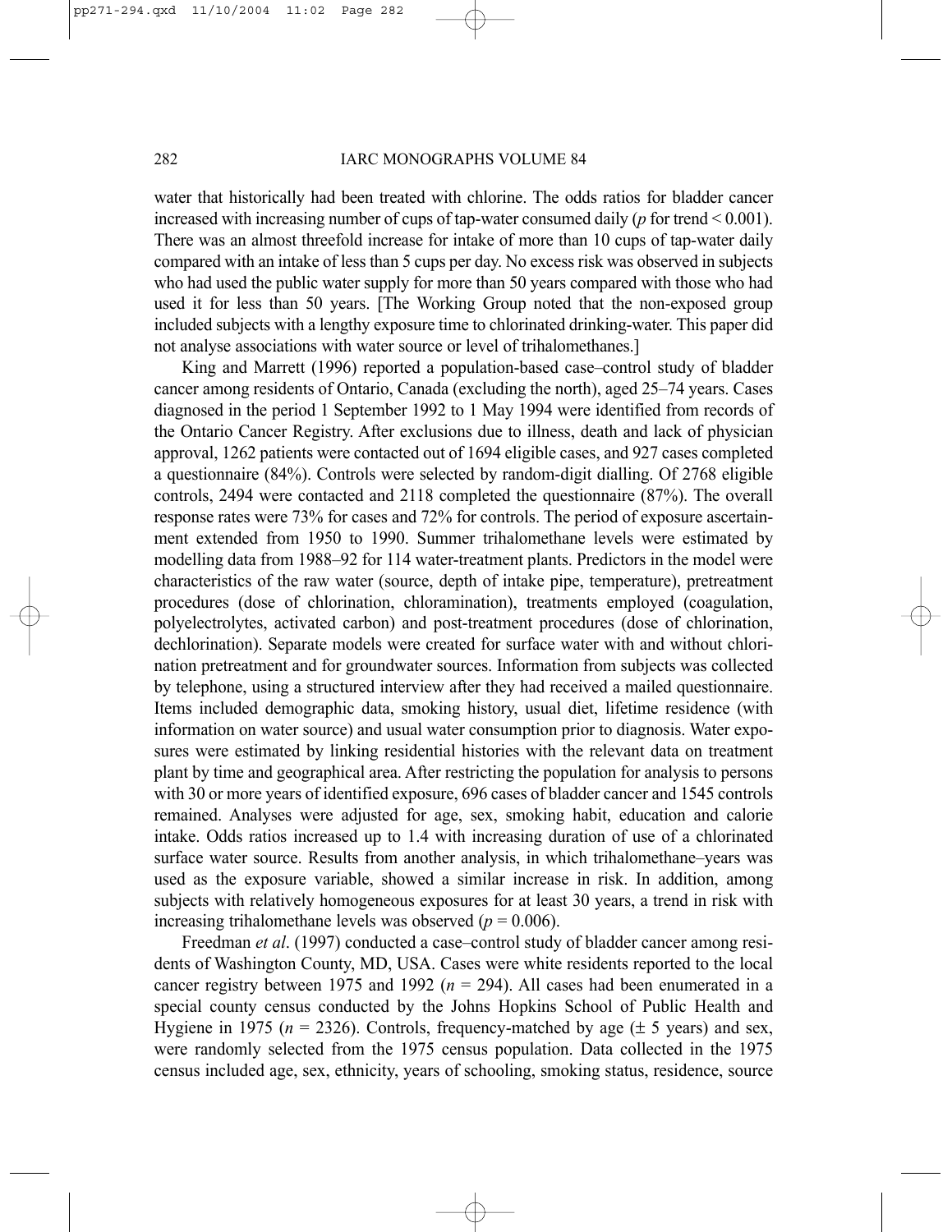of drinking-water and other variables. Duration of exposure to chlorinated surface water was derived from census information on the length of residence in a household supplied with municipal water at the time of the census. With minor exceptions, municipalities in Washington County, MD, had been supplied for at least 30 years with chlorinated surface water. Odds ratios were adjusted for age, sex, smoking history and a number of other potential confounding factors. The risk for bladder cancer was weakly associated with duration of exposure to municipal drinking-water.

Koivusalo *et al*. (1998) conducted a population-based case–control study in Finland of 732 cases of bladder cancer, 703 cases of kidney cancer and 914 controls. The cases were identified by the Finnish Cancer Registry from persons diagnosed in 1991–92. Controls, frequency-matched by age and sex to the case series, were randomly selected from the national population registry. The overall response rate (cases and controls) was 68% of those eligible. Information on several confounding factors (tobacco use, socioeconomic status, intake of coffee and other beverages, past urinary tract infections and urolithiasis, occupational history, weight, height) and water-source history was obtained through a questionnaire. Historical exposure estimates were made using the methods described above (Koivusalo *et al*., 1997). Exposure estimates covered the period 1950–87, and only persons with information on exposure for at least 30 years were included in the analysis. Using a continuous variable for the estimated level of mutagenicity through exposure to water, odds ratios were calculated for a 3000-net rev/L increase in average exposure between 1950 and 1987 in logistic regression models adjusted for age, sex, socioeconomic status and smoking habit. Overall, after adjustment for confounding, a small excess risk for bladder cancer was observed for an increase of 3000 net rev/L in men and women. In other analyses, subjects were placed in categories of exposure (low, 1–999 net rev/L; medium, 1000–2499 net rev/L; high,  $\geq$  2500 net rev/L) and risk was compared with unexposed individuals, but the odds ratios remained non-significant.

Cantor *et al.* (1998) reported a case–control study of bladder cancer among residents of Iowa (USA) aged 40–85 years. Patients with histologically confirmed bladder cancer were identified through the State Health Registry of Iowa, supplemented by a rapid reporting system, during 1986–89. Controls were frequency-matched to cases by 5-year age group and sex. Controls under 65 years of age were randomly selected from driver's licence listings, whereas controls aged 65 and older were selected from rosters of the US Health Care Financing Agency. When a case was deceased or incapable of responding (approximately 10%), a close family member or friend was invited to participate. Patients, controls and proxies completed a self-administered questionnaire on demographic data, smoking history, occupational history, further indicators of lifestyle and medical conditions and the frequency of consumption as an adult inside and outside the home of beverages containing tap-water and other beverages. Lifetime residential histories were recorded, and the water source at each location was identified. Missing information important to the analysis of drinking-water exposures was completed by telephone interview. All 280 Iowa water utilities that supplied at least 1000 persons were contacted for historical information, and at each utility an interviewer collected one or two samples from the clear well where the water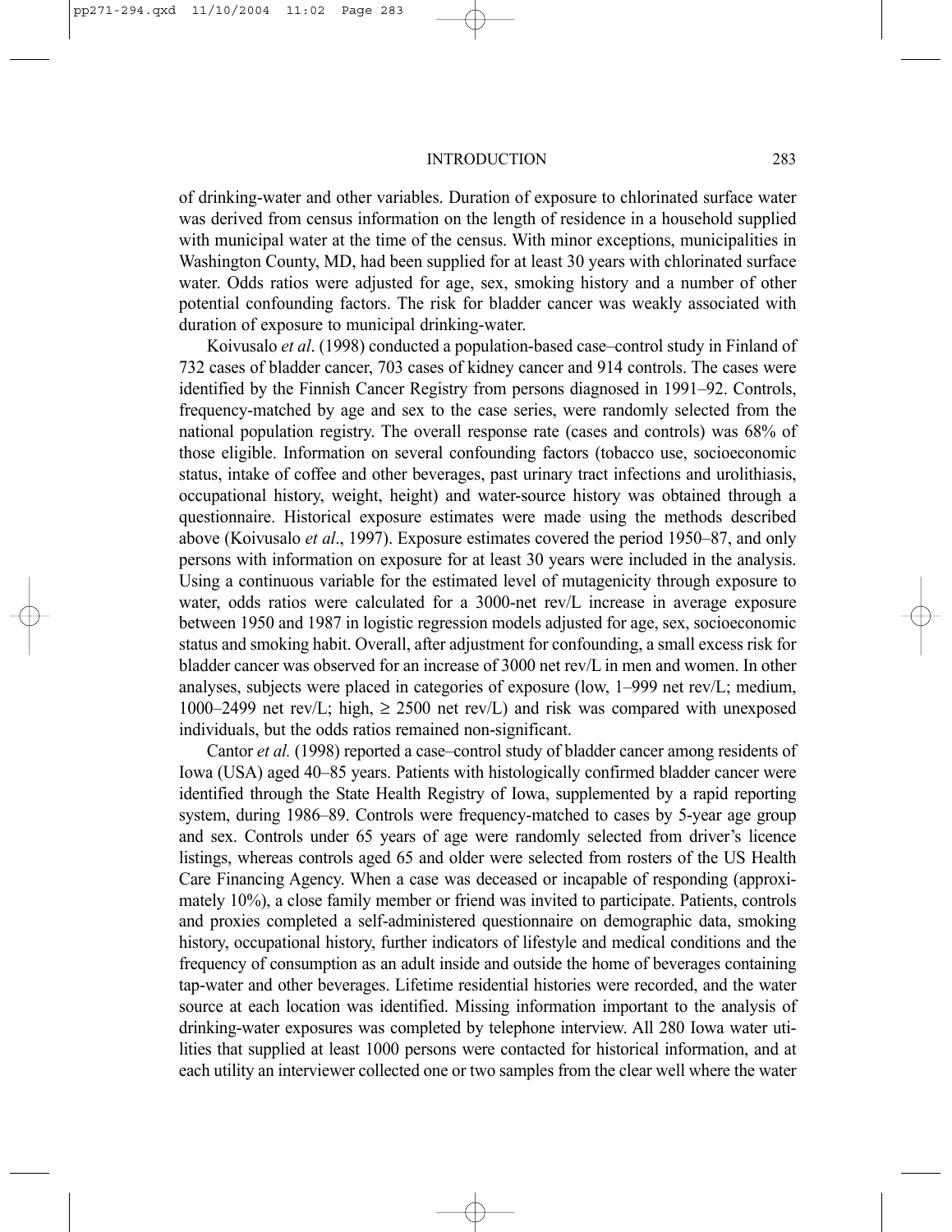#### 284 IARC MONOGRAPHS VOLUME 84

enters the distribution system or from nearby the system. The lifetime exposure to total trihalomethanes (g) and the lifetime average trihalomethane concentration  $(\mu g/L)$  were calculated for 1123 cases and 1983 controls. The logistic regression models included adjustment for age, study period, level of education, high-risk occupation and cigarette smoking. Odds ratios increased with increasing total lifetime dose of trihalomethanes for men but not women. Results for average lifetime dose of trihalomethanes followed similar patterns [data not shown in table].

#### 2.2 *Colorectal cancer* (Table 3)

On the basis of their previous findings of an excess risk for mortality from colon cancer associated with exposure to chlorinated water supplies (Kanarek & Young, 1982), Young *et al*. (1987) conducted a case–control study of 347 incident cases of colon cancer and 639 cancer controls, excluding gastrointestinal and urinary tract cancers, identified in the Wisconsin Cancer Reporting System. A group of 611 population controls was selected from state driver's licence listings. White men and women in whom colon cancer had been diagnosed when they were aged 35–90 were considered to be eligible. The selfadministered questionnaire gathered information on background variables, past water sources, water-drinking and bathing habits, home treatment of tap-water, and medical, occupational, social and lifestyle histories. Overall, 45% of the cases of colon cancer and 48% of controls participated in the study. After accounting for deaths, an overall response rate (all cases and controls) of 65% was achieved. The exposure of each study subject to trihalomethanes was estimated from an algorithm based on a survey of 81 Wisconsin water supplies, historical data from water facilities, the residential history of the subjects, data on individual water use and other information. Average estimated trihalomethane concentrations of 10–40  $\mu$ g/L or > 40  $\mu$ g/L at the place of residence in the years 1951, 1961, 1971 and 1981 were used as exposure estimates, and odds ratios were calculated for each of these years (reference category, < 10 µg/L trihalomethane). Using the population control series, no association of estimated exposure to trihalomethanes with risk for colon cancer was observed. Similar results were found when cancer controls were used. In addition, analyses were conducted using cumulative lifetime exposure to trihalomethanes over the past 30, the past 20 and the past 10 years. Regardless of the control group used in the analysis, results were consistent with the authors' conclusion that exposure to trihalomethanes is not associated with colon cancer in Wisconsin.

Hildesheim *et al.* (1998) reported results from a case–control study of colon and rectal cancer among residents of Iowa, USA, aged 40–85 years. Patients with histologically confirmed cancers of the colon and rectum were identified through the State Health Registry of Iowa during 1987; for the controls, the same mailed questionnaire and back-up telephone interview were used as those in the study of Cantor *et al.* (1998; see Section 2.1). The lifetime exposure to total trihalomethanes (g) and lifetime average trihalomethane concentrations (µg/L) were calculated for 560 colon cancer patients, 537 rectal cancer patients and 1983 controls from data on water samples and from interviews. About 15% of the patients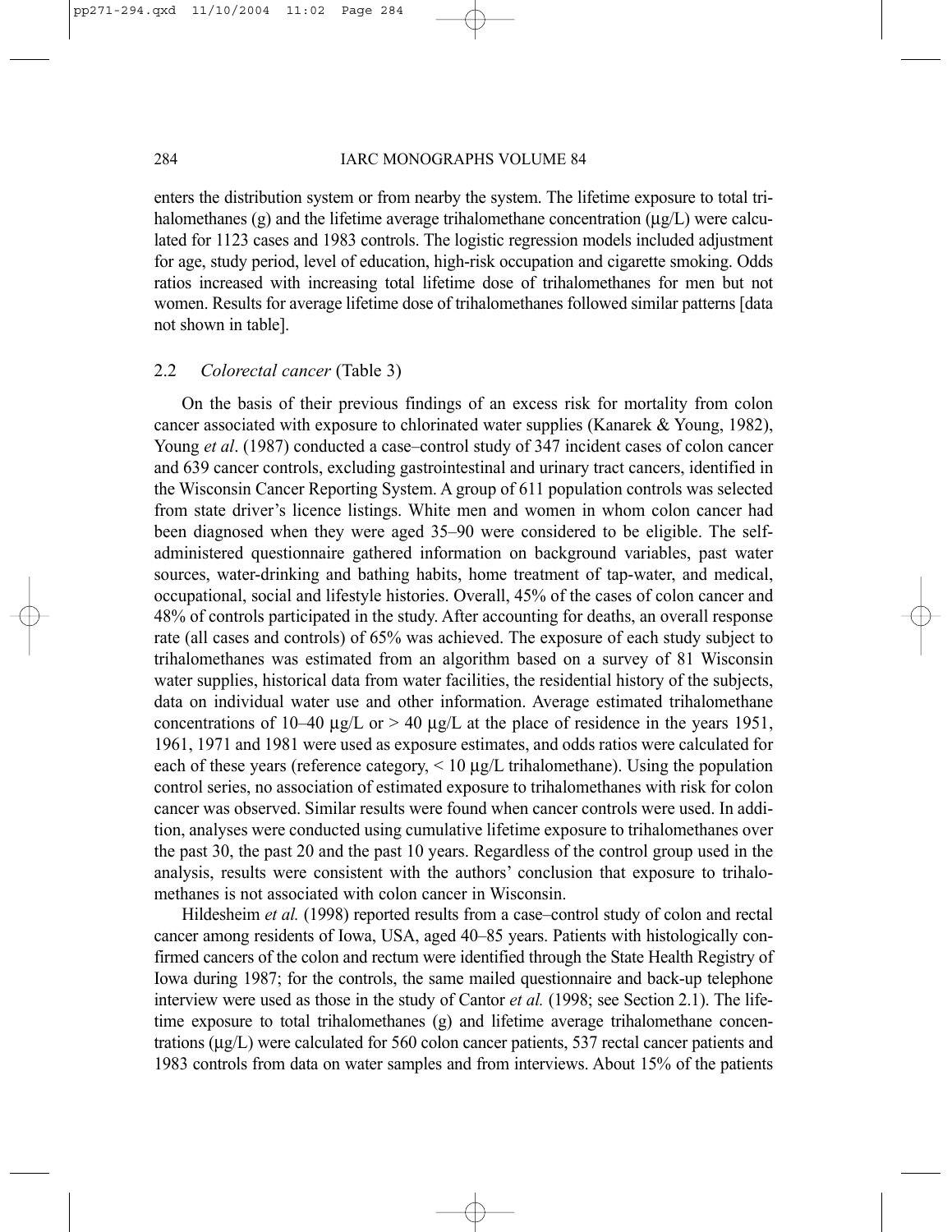| Study                       | Population/end-point                              | No. of cases                                                                                                       | Exposure                                                                                                                                                 |                                                                                                | OR (95% CI)                                                                                     | Comments                                                                                                                                  |
|-----------------------------|---------------------------------------------------|--------------------------------------------------------------------------------------------------------------------|----------------------------------------------------------------------------------------------------------------------------------------------------------|------------------------------------------------------------------------------------------------|-------------------------------------------------------------------------------------------------|-------------------------------------------------------------------------------------------------------------------------------------------|
| Young et al.<br>(1987)      | Wisconsin, USA<br>Incidence, 1951-81              | 347 colon cancer<br>639 other cancer<br>controls<br>611 population<br>controls<br>Age, 35-90 years<br>(both sexes) | Total trihalomethane<br>concentration at place of<br>residence ( $\mu$ g/L) in 1951<br>Cumulative total<br>trihalomethane exposure<br>(mg) over lifetime | < 10<br>$10 - 40$<br>>40<br>< 100<br>$100 - 300$<br>> 300                                      | 1.0<br>$1.2(0.6-2.3)$<br>$0.98(0.4-2.3)$<br>1.0<br>$1.1(0.7-1.8)$<br>$0.7(0.4-1.2)$             | OR for colon cancer adjusted for<br>sex, age and population size of<br>place of residence.<br>General population controls                 |
| Hildesheim<br>et al. (1998) | Iowa, USA<br>Incidence, 1986-89                   | 560 colon cancer<br>537 rectal cancer<br>1983 population<br>controls<br>Age, 40–85 years<br>(both sexes)           | Total lifetime trihalo-<br>methane $(g)$                                                                                                                 | $\leq 0.04$<br>$0.05 - 0.12$<br>$0.13 - 0.34$<br>$0.35 - 1.48$<br>$1.49 - 2.41$<br>$\geq 2.42$ | 1.0<br>$1.3(1.0-1.6)$<br>$1.3(0.9-1.8)$<br>$1.5(1.1-2.1)$<br>$1.9(1.2 - 3.0)$<br>$1.6(1.0-2.6)$ | Rectal cancer<br>Adjusted for age and sex<br>p for trend = $0.08$                                                                         |
|                             |                                                   |                                                                                                                    | Lifetime average trihalo-<br>methane concentration<br>$(\mu g/L)$                                                                                        | $\leq 0.7$<br>$0.8 - 2.2$<br>$2.3 - 8.0$<br>$8.1 - 32.5$<br>$32.6 - 46.3$<br>$\geq 46.4$       | 1.0<br>$1.05(0.8-1.4)$<br>$1.2(0.9-1.7)$<br>$1.2(0.9-1.7)$<br>$1.7(1.1-2.6)$<br>$1.7(1.1-2.6)$  | Rectal cancer<br>Adjusted for age and sex<br>p for trend = $0.01$                                                                         |
| King et al.<br>(2000)       | Southern Ontario.<br>Canada<br>Incidence, 1992-94 | 767 colon cancer<br>661 rectal cancer<br>1545 population<br>controls<br>Age, 30-74 years<br>(both sexes)           | Consumption of chlori-<br>nated drinking-water<br>(years)                                                                                                | $0 - 9$<br>$10 - 19$<br>$20 - 34$<br>$\geq$ 35                                                 | Men<br>1.0<br>$1.7(1.1-2.7)$<br>$1.3(0.96-1.9)$<br>$1.5(1.1-2.1)$<br>Women                      | Colon cancer<br>Adjusted for sex, age, education,<br>body mass index and intake of<br>energy, cholesterol, calcium,<br>alcohol and coffee |
|                             |                                                   |                                                                                                                    |                                                                                                                                                          | $0 - 9$<br>$10 - 19$<br>$20 - 34$<br>$\geq$ 35                                                 | 1.0<br>$0.6(0.3-0.9)$<br>$0.9(0.6-1.2)$<br>$0.7(0.5-1.1)$                                       |                                                                                                                                           |

**Table 3. Case–control studies of colorectal cancer and chlorinated drinking-water**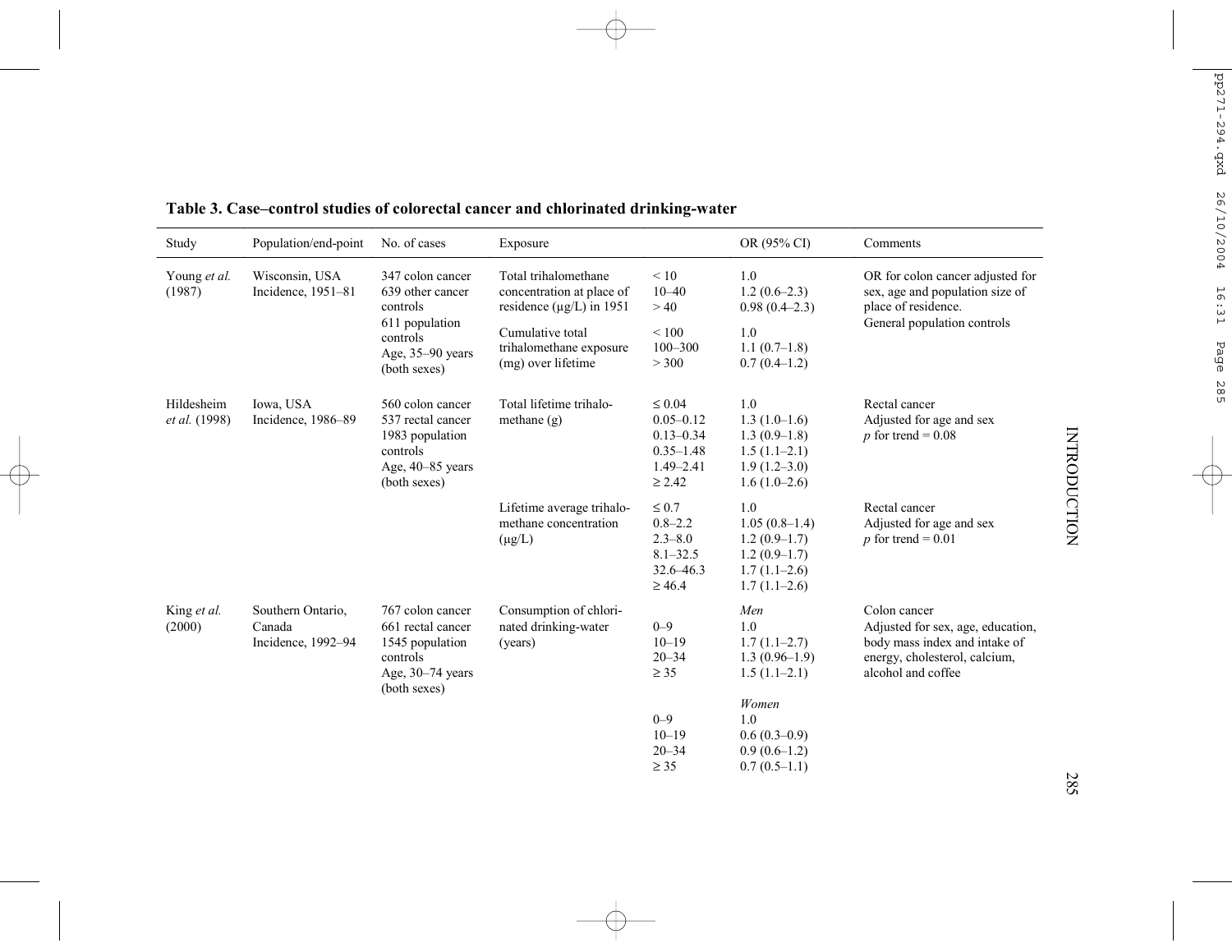| Trihalomethane level<br>Men<br>King et al.<br>1.0<br>$0 - 24$<br>(2000)<br>$(\mu g/L)$<br>$25 - 74$<br>$1.5(0.99-2.4)$<br>(contd)<br>$\geq 75$<br>$1.9(1.2-3.1)$<br>$p$ for trend = 0.005<br>Women<br>$0 - 24$<br>1.0<br>$25 - 74$<br>$0.5(0.3-0.8)$<br>$\geq 75$<br>$0.9(0.5-1.7)$ |
|-------------------------------------------------------------------------------------------------------------------------------------------------------------------------------------------------------------------------------------------------------------------------------------|
|                                                                                                                                                                                                                                                                                     |
| $p$ for trend = 0.211                                                                                                                                                                                                                                                               |
| Exposure to trihalo-<br>Men<br>$0 - 9$<br>1.0<br>methanes $\geq$ 75 µg/L<br>$10 - 19$<br>$1.1(0.9-1.5)$<br>(years)<br>$20 - 34$<br>$1.5(0.99-2.3)$<br>$\geq$ 35<br>$2.1(1.2-3.7)$                                                                                                   |

OR, odds ratio; CI, confidence interval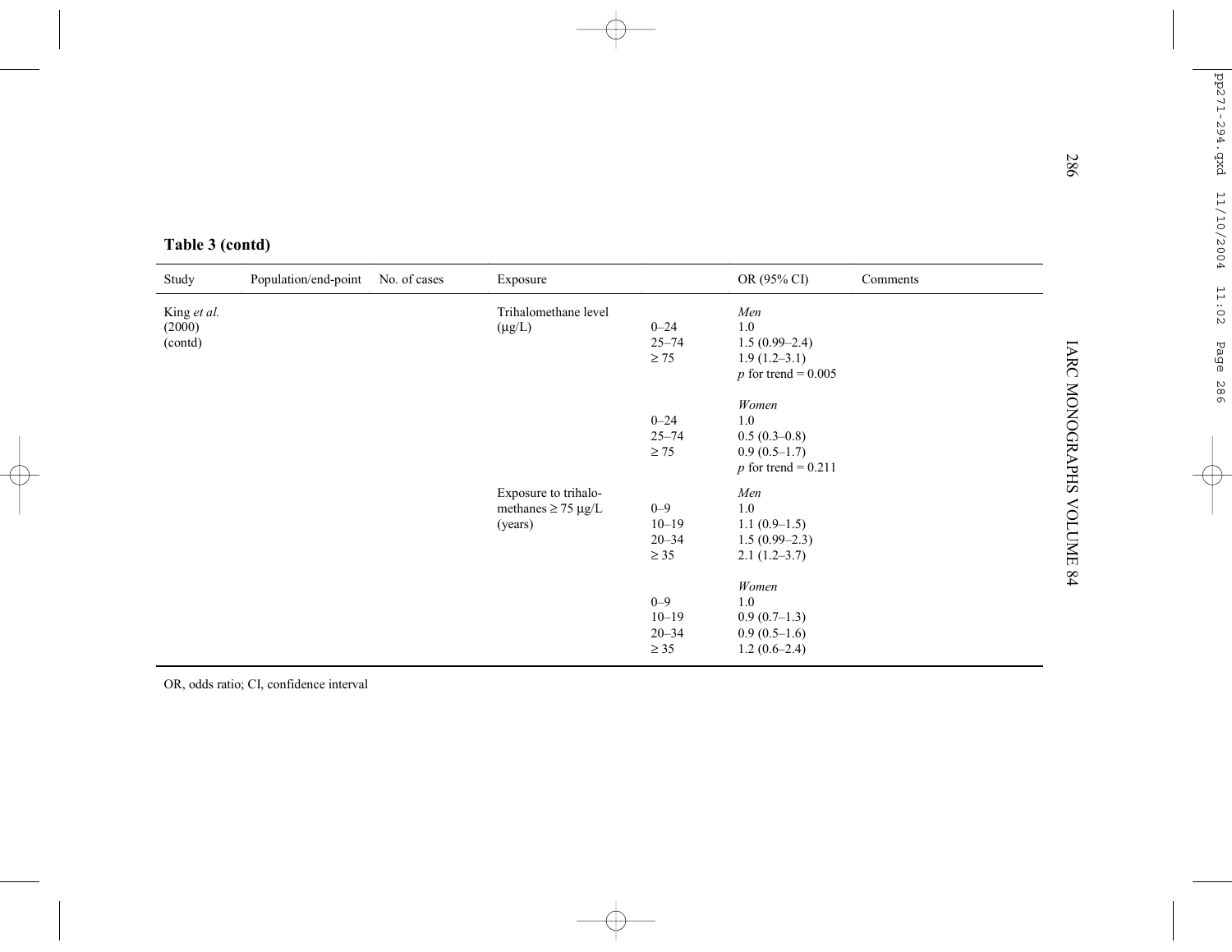were interviewed by proxy. The logistic regression models included adjustment for sex, age, study period, education, high-risk occupation and cigarette smoking. There was a suggestion of a trend of increasing risk for rectal cancer with lifetime concentration of trihalomethanes and for average lifetime dose of trihalomethanes. No such trend was observed for colon cancer.

King *et al*. (2000) reported a population-based case–control study of colon and rectal cancer among residents of Ontario, Canada, aged 30–74 years. Of 1722 cases of colon and 1530 cases of rectal cancer identified by the Ontario Cancer Registry from 1 September 1992 to 1 May 1994, physician consent to contact patients was obtained for 1338 cases of colon and 1169 cases of rectal cancer. Questionnaires were completed by 991 and 875 cases of colon and rectal cancer, respectively. Analyses were conducted on 767 cases of colon cancer, 661 cases of rectal cancer, and 1545 controls with information on exposure for at least 30 of the 40 years prior to diagnosis (cases) or completion of the questionnaire (controls). Selection and numbers of controls, interviews and exposure assessments were conducted as in King and Marrett (1996; described in Section 2.1). Risk for colon cancer was elevated among men exposed to water with high levels of trihalomethanes, but not among women. Among men with homogeneous exposures for at least 30 years, adjusted odds ratios were also elevated, with a clear exposure–response relationship. This effect was not observed in women. When the exposure metric was years of exposure to  $\geq$  75 µg/L trihalomethane, the odds ratios for colon cancer were again elevated in men only. There was no association of risk for rectal cancer in either sex with number of years of exposure to water containing elevated levels of trihalomethanes.

#### 2.3 *Other cancer sites* (Table 4)

#### (*a*) *Kidney cancer*

Koivusalo *et al.* (1998) conducted a population-based case–control study in Finland of 732 cases of bladder cancer, 703 cases of kidney cancer and 914 controls (described in detail in Section 2.1). An exposure-related excess risk was observed among men only for a 3000 net rev/L increase in average exposure to chlorination by-products. No significant risk was observed when cases were placed in tertiles of exposure, although a weak association was suggested.

#### (*b*) *Brain cancer*

Cantor *et al.* (1999) reported a case–control study of brain cancer among residents of Iowa (USA), aged 40–85 years. Patients with histologically confirmed glioma were identified through the State Health Registry of Iowa during 1984–87; for the controls, the same mailed questionnaire and back-up telephone interview were used as those in the study of Cantor *et al.* (1998; see Section 2.1). The lifetime exposure to total trihalomethanes (g) and the lifetime average trihalomethane concentrations  $(\mu g/L)$  were calculated for 291 cases and 1983 controls from data on water samples and from interviews. Elevated risks were observed among men, but not women, with duration of exposure to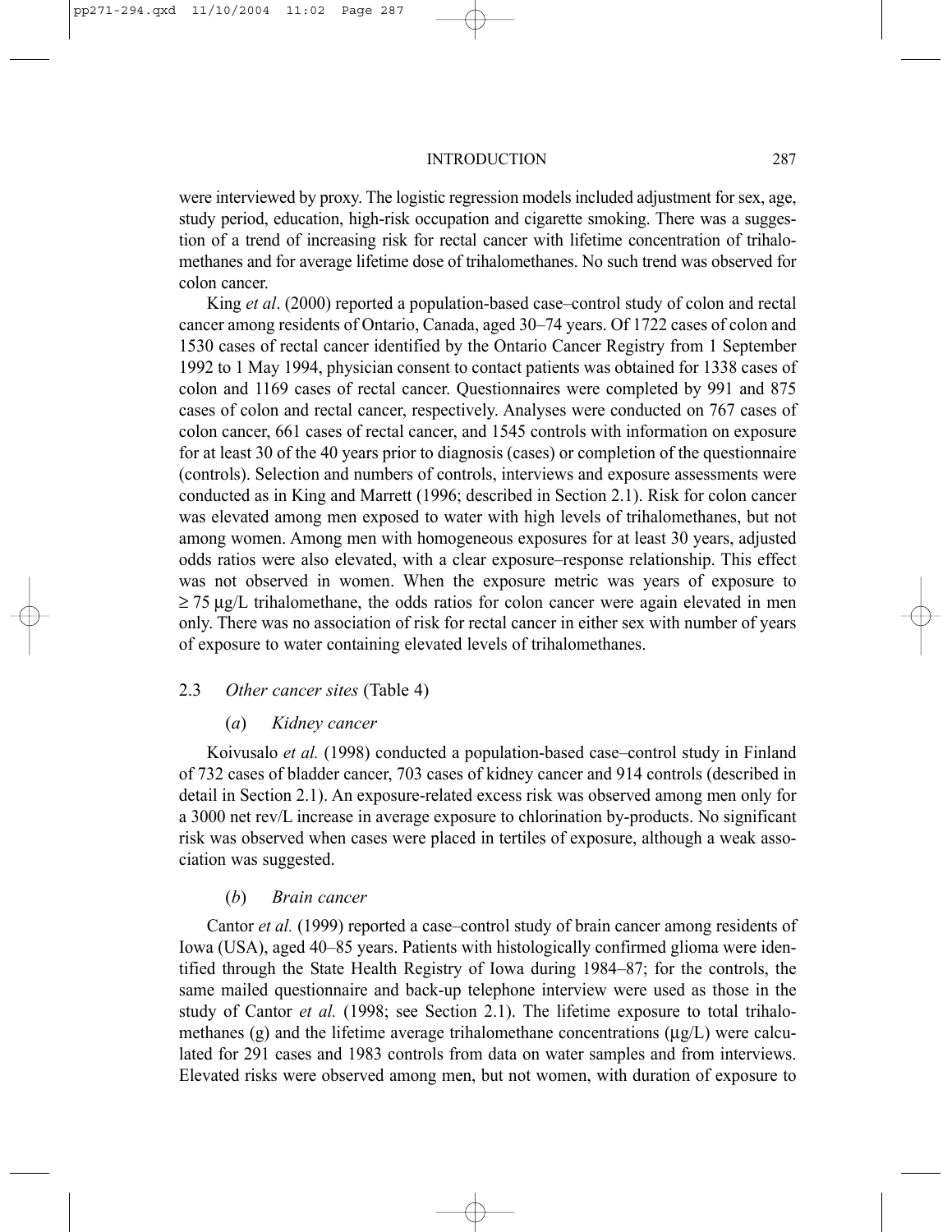| Cancer site | Study                      | Population/<br>end-point                                                   | No. of cases                                                                                        | Exposure                                                                                                                                         | OR (95% CI)                                                                                   |                                                                                          | Comments                                                                                                                                                                                                                                           |
|-------------|----------------------------|----------------------------------------------------------------------------|-----------------------------------------------------------------------------------------------------|--------------------------------------------------------------------------------------------------------------------------------------------------|-----------------------------------------------------------------------------------------------|------------------------------------------------------------------------------------------|----------------------------------------------------------------------------------------------------------------------------------------------------------------------------------------------------------------------------------------------------|
| Kidney      | Koivusalo<br>et al. (1998) | Finland<br>Incidence<br>1991-92                                            | 703 (386 men,<br>317 women) and<br>914 population<br>controls (621 men,<br>293 women)               | Mutagenicity assessment;<br>3000 net rev/L increase                                                                                              | exposure<br><b>Both sexes</b><br>Women<br>Men                                                 | $\geq$ 30 years of estimable<br>$1.3(1.0-1.7)$<br>$1.1(0.7-1.7)$<br>$1.5(1.1-2.1)$       | Calculated for all those with at<br>least 30 years of known<br>exposure.<br>Adjusted for age, smoking,<br>socioeconomic status and sex                                                                                                             |
|             |                            |                                                                            |                                                                                                     | Tertiles of exposure<br>(net rev/L):<br>Non-exposed<br>Low $(1-999)$<br>Medium (1000-2499)<br>High $(\geq 2500)$                                 | Women<br>1.0<br>$0.9(0.6-1.5)$<br>$1.3(0.8-2.1)$<br>$1.1(0.7-1.9)$                            |                                                                                          |                                                                                                                                                                                                                                                    |
|             |                            |                                                                            |                                                                                                     | Non-exposed<br>Low<br>Medium<br>High                                                                                                             | Men<br>1.0<br>$1.2(0.8-1.7)$<br>$1.3(0.8-1.8)$<br>$1.6(1.0-2.4)$                              |                                                                                          |                                                                                                                                                                                                                                                    |
| Brain       | Cantor et al.<br>(1999)    | Residents of<br>Iowa, USA,<br>aged 40-85<br>years.<br>Incidence<br>1984-87 | 291 glioma<br>$(155$ men,<br>136 women) and<br>1983 population<br>controls (1308 men,<br>675 women) | Chlorinated surface<br>water. Water utilities<br>surveyed,<br>measurements of<br>trihalomethanes, personal<br>questionnaire for past<br>exposure | Both sexes (years of<br>$\Omega$<br>$1 - 19$<br>$20 - 39$<br>$\geq 40$<br>p for trend = $0.1$ | exposure to $\geq$ 75 µg/L)<br>1.0<br>$1.1(0.8-1.6)$<br>$1.6(1.0-2.6)$<br>$1.3(0.8-2.3)$ | Adjusted for sex, age, farming<br>occupation and population<br>size; 74.4% of cases had<br>proxy respondents. Cases and<br>controls with $\geq 70\%$ of<br>lifetime with known source<br>selected. Excluded population<br>better educated and more |
|             |                            |                                                                            |                                                                                                     |                                                                                                                                                  | Women<br>$\theta$<br>$1 - 19$<br>$20 - 39$<br>$\geq 40$                                       | 1.0<br>$1.0(0.6-1.6)$<br>$1.6(0.8-3.0)$<br>$0.7(0.3-1.6)$                                | urban                                                                                                                                                                                                                                              |

 $p$  for trend = 0.4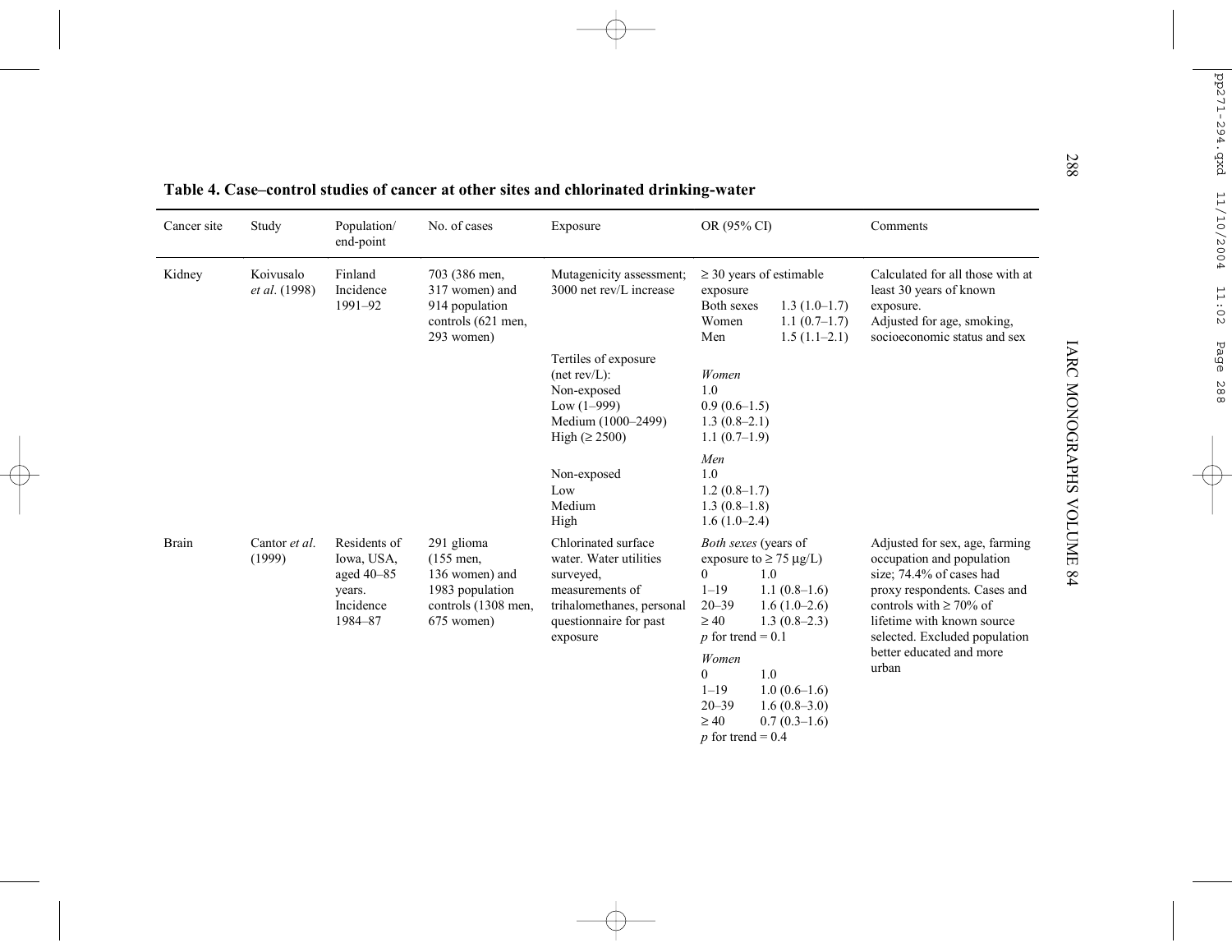| Cancer site   | Study                              | Population/<br>end-point | No. of cases | Exposure                                                                                                                      | OR (95% CI)                                                                                                                                            | Comments |
|---------------|------------------------------------|--------------------------|--------------|-------------------------------------------------------------------------------------------------------------------------------|--------------------------------------------------------------------------------------------------------------------------------------------------------|----------|
| Brain (contd) | Cantor et al.<br>(1999)<br>(contd) |                          |              |                                                                                                                               | Men<br>$\boldsymbol{0}$<br>$1.0\,$<br>$1 - 19$<br>$1.3(0.8-2.1)$<br>$20 - 39$<br>$1.7(0.9-3.3)$<br>$\geq 40$<br>$2.5(1.2-5.0)$<br>p for trend = $0.04$ |          |
|               |                                    |                          |              | Lifetime average trihalo-<br>methane concentration<br>$(\mu g/L)$<br>$\leq 0.7$<br>$0.8 - 2.2$<br>$2.3 - 32.5$<br>$\geq 32.6$ | <b>Both sexes</b><br>1.0<br>$0.9(0.6-1.3)$<br>$0.9(0.6-1.4)$<br>$1.1(0.7-1.8)$<br>p for trend = $0.3$                                                  |          |
|               |                                    |                          |              | $\leq 0.7$<br>$0.8 - 2.2$<br>$2.3 - 32.5$<br>$\geq 32.6$                                                                      | Women<br>1.0<br>$0.9(0.5-1.5)$<br>$0.8(0.5-1.5)$<br>$0.9(0.4-1.8)$<br>p for trend = $0.9$                                                              |          |
|               |                                    |                          |              | $\leq 0.7$<br>$0.8 - 2.2$<br>$2.3 - 32.5$<br>$\geq$ 32.6                                                                      | Men<br>1.0<br>$0.9(0.6-1.6)$<br>$1.0(0.6-1.8)$<br>$1.4(0.7-2.9)$<br>$p$ for trend = 0.04                                                               |          |

### **Table 4 (contd)**

**INTRODUCTION** INTRODUCTION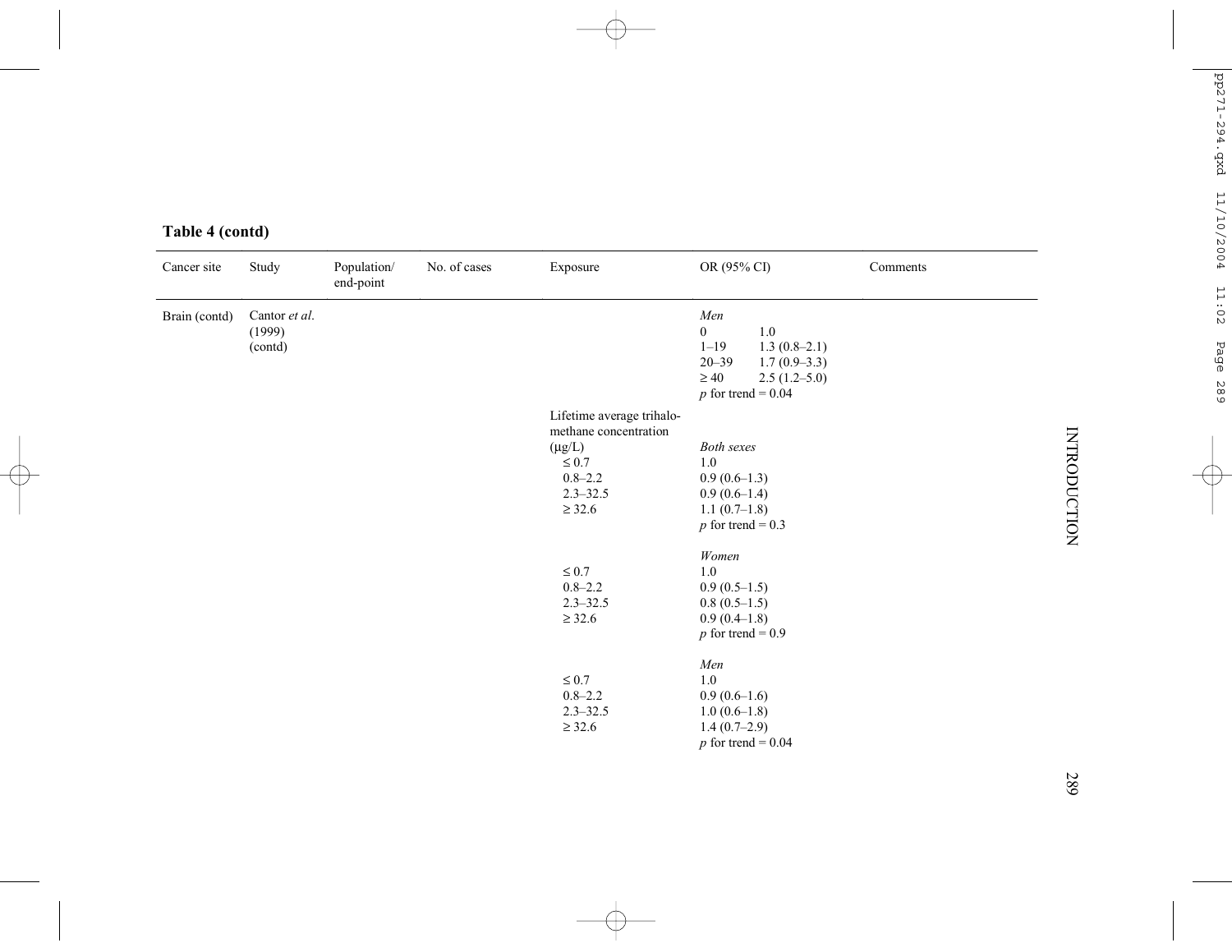| Table 4 (contd)                   |                                     |                                                                                   |                                                                                               |                                                                                                                                                          |                                                                                                                                                                                   |                                                                                                                                                                                              |  |  |
|-----------------------------------|-------------------------------------|-----------------------------------------------------------------------------------|-----------------------------------------------------------------------------------------------|----------------------------------------------------------------------------------------------------------------------------------------------------------|-----------------------------------------------------------------------------------------------------------------------------------------------------------------------------------|----------------------------------------------------------------------------------------------------------------------------------------------------------------------------------------------|--|--|
| Cancer site                       | Study                               | Population/<br>end-point                                                          | No. of cases                                                                                  | Exposure                                                                                                                                                 | OR (95% CI)                                                                                                                                                                       | Comments                                                                                                                                                                                     |  |  |
| Pancreas                          | Ijsselmuiden<br>et al. (1992)       | Washington<br>County, MD,<br>USA.<br>Incidence<br>1975-89                         | 101 (47 men,<br>54 women)<br>206 population<br>controls (96 men,<br>$110$ women)<br>All white | Chlorinated drinking-<br>water, as of 1975 census.<br>Non-municipal<br>(chlorinated)<br>Municipal (chlorinated)                                          | 1.0<br>$2.2(1.2-3.95)$                                                                                                                                                            | Adjusted for age and current<br>cigarette smoking. Non-<br>municipal but chlorinated<br>water used as baseline for<br>odds ratios                                                            |  |  |
|                                   | Kukkula &<br>Löfroth<br>(1997)      | Turku area,<br>Finland. Study<br>base: 220 000<br>persons<br>Incidence<br>1989-91 | 183 (71 men,<br>$112$ women);<br>360 matched<br>controls                                      | Residence in an area<br>supplied by chlorinated<br>drinking-water until 1981                                                                             | Exposure (years)<br>$0.33(0.2 - 0.7)$<br>$\overline{0}$<br>$0.54(0.3-1.2)$<br>5<br>$0.66(0.3-1.3)$<br>$0.53(0.3 - 1.07)$<br>10<br>15<br>$0.32(0.1-0.8)$<br>20<br>$0.20(0.04-0.9)$ | No adjustment for<br>confounders. OR calculated<br>from exposure data of the<br>discordant case-control set.<br>Total trihalomethanes often<br>$>$ 200 µg/L at end of<br>distribution system |  |  |
| Acute<br>lymphocytic<br>leukaemia | Infante-<br>Rivard et al.<br>(2001) | Quebec,<br>Canada.<br>Incidence<br>1980-93                                        | 491 aged 0-9 years<br>and 491 population<br>controls (boys and<br>girls)                      | Trihalomethanes, metals<br>$(As, Cd, Cr, Pb, Zn)$ and<br>nitrates in drinking-<br>water.<br>Municipality-exposure<br>matrix based on historical<br>data. |                                                                                                                                                                                   | Adjusted for maternal age and<br>level of schooling                                                                                                                                          |  |  |
|                                   |                                     |                                                                                   |                                                                                               | Water chlorinated<br>Part of the time<br>Always<br>Cumulative exposure<br>(total trihalomethanes)                                                        | Prenatal<br>$1.6(0.7-3.7)$<br>$0.8(0.5-1.2)$                                                                                                                                      | Baseline: never                                                                                                                                                                              |  |  |
|                                   |                                     |                                                                                   |                                                                                               | $> 95$ th percentile<br>25th-75th percentile<br>$> 75\%$ percentile                                                                                      | $0.8(0.4-1.8)$<br>$1.1(0.8-1.7)$<br>$1.2(0.7-1.8)$                                                                                                                                | Baseline: $\leq$ 95th percentile<br>Baseline $\leq$ 24th percentile                                                                                                                          |  |  |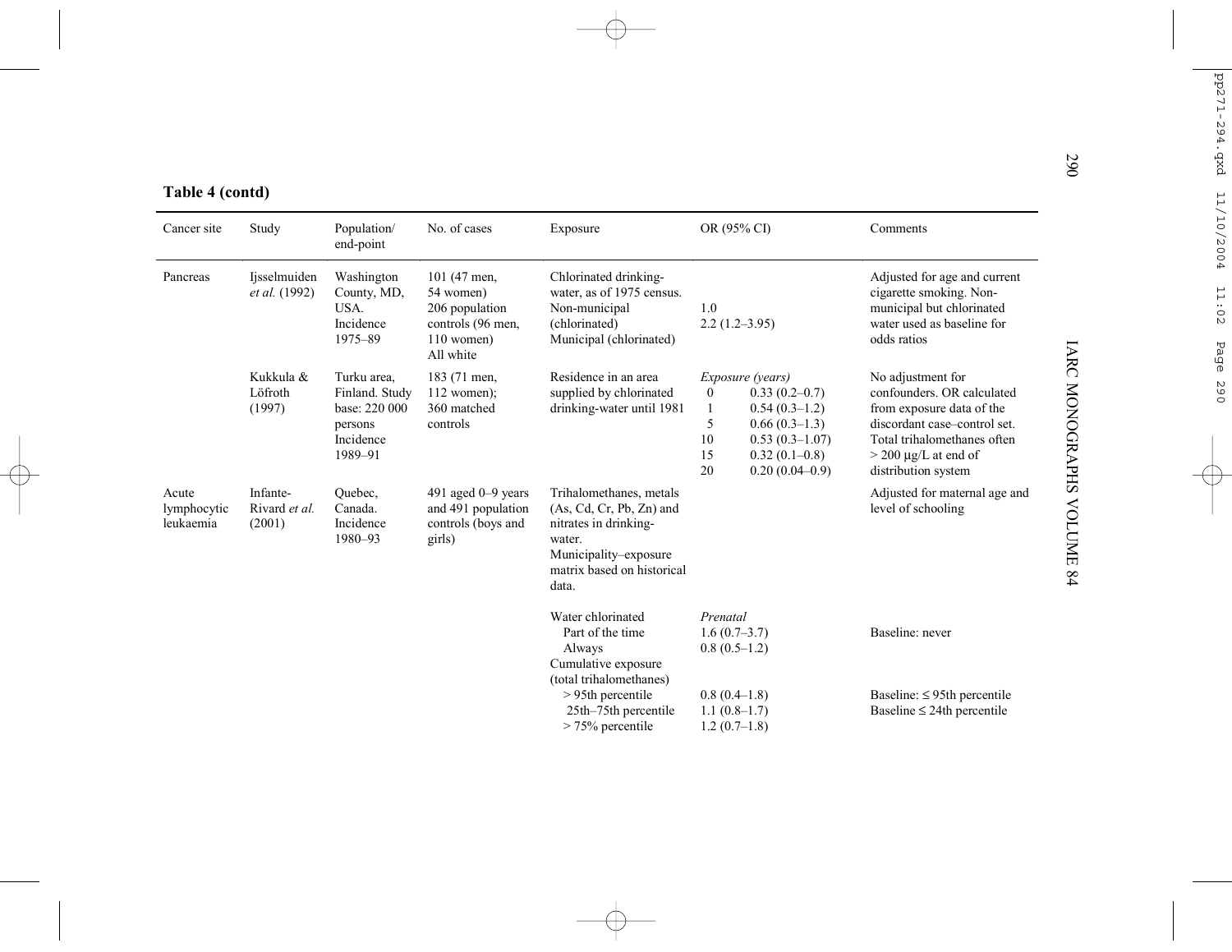# **INTRODUCTION** INTRODUCTION

#### **Table 4 (contd)**

| Cancer site                                  | Study                                          | Population/<br>end-point                                | No. of cases                           | Exposure                                                                                          | OR (95% CI)                                        | Comments                                                            |
|----------------------------------------------|------------------------------------------------|---------------------------------------------------------|----------------------------------------|---------------------------------------------------------------------------------------------------|----------------------------------------------------|---------------------------------------------------------------------|
| Acute<br>lymphocytic<br>leukaemia<br>(contd) | Infante-<br>Rivard et al.<br>(2001)<br>(contd) |                                                         |                                        | Water chlorinated<br>Part of the time<br>Always<br>Cumulative exposure<br>(total trihalomethanes) | Postnatal<br>$1.4(0.7-2.5)$<br>$0.9(0.6-1.3)$      | Baseline: never                                                     |
|                                              |                                                |                                                         |                                        | $> 95$ th percentile<br>25th–75th percentile<br>$> 75\%$ percentile                               | $1.5(0.8-3.0)$<br>$1.1(0.8-1.6)$<br>$0.9(0.6-1.4)$ | Baseline: $\leq$ 95th percentile<br>Baseline $\leq$ 24th percentile |
|                                              | Infante-<br>Rivard et al.<br>(2002)            | Ouébec.<br>Canada.<br>Incidence<br>1980-83<br>Case-only | 161 cases from<br>earlier study (2001) | GSTTI-null<br>Total trihalomethanes<br>$> 95$ th percentile<br>Average<br>Cumulative              | $9.1(1.4 - 57.8)$<br>$2.5(0.6-10.5)$               | Postnatal exposure                                                  |
|                                              |                                                | study                                                   |                                        | $CYP2E1*5$<br>Total trihalomethanes<br>$\geq$ 75th percentile<br>Average<br>Cumulative            | 4.1 $(0.8-21.5)$<br>$5.96(0.7-53.8)$               |                                                                     |

OR, odds ratio; CI, confidence interval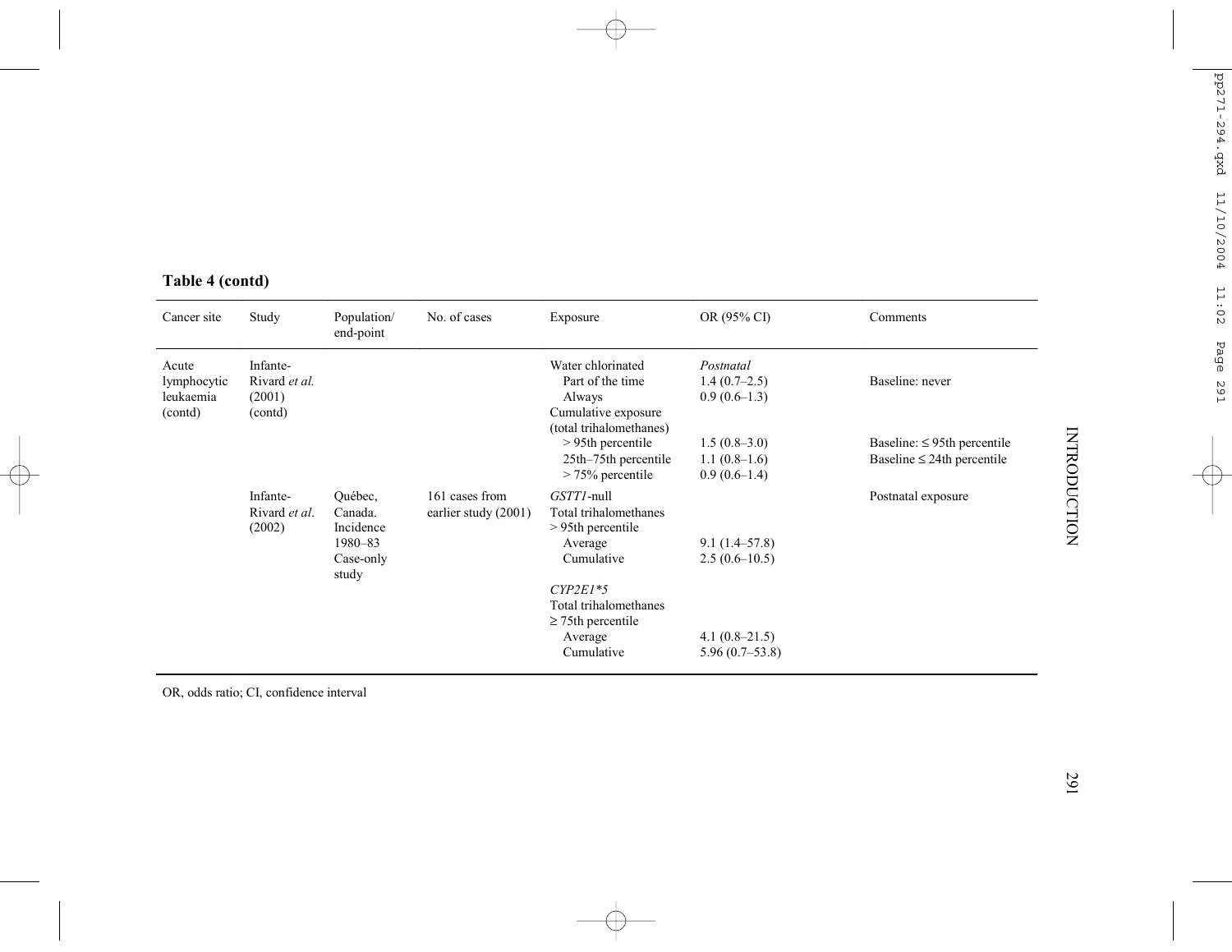chlorinated surface waters with levels of trihalomethanes of about 75  $\mu$ g/L. For lifetime average exposure to trihalomethanes, the odds ratio among men increased to 1.4 (95% CI, 0.7–2.9) for levels  $>$  32.6  $\mu$ g/L. Among women, there was no association of risk with average trihalomethane level.

#### (*c*) *Pancreatic cancer*

A population-based case–control study on pancreatic cancer was conducted in the Turku area, Finland (Kukkula & Löfroth, 1997). All 183 cases diagnosed during 1989–91 from a study base of approximately 220 000 persons were included in the study. Two random controls were selected for each case. Source of drinking-water (chlorinated or non-chlorinated) was identified for each subject for all residences in the last 20 years prior to diagnosis. Exposure to chlorinated drinking-water was not associated with risk for pancreatic cancer, with odds ratios ranging from 0.2 to 0.7 depending on the length of exposure. [The Working Group noted that the study did not provide information on individual water-drinking habits or on potential confounding factors, and that the exposure time window of 20 years prior to diagnosis is short.

Ijsselmuiden *et al*. (1992) conducted a case–control study of pancreatic cancer among residents of Washington County, MD (USA). Cases were residents reported at the local cancer registry from 1975 to 1989. All cases had been enumerated in a special county census conducted by the Johns Hopkins School of Public Health and Hygiene in 1975. Information on pancreatic cancer was obtained from hospital records and death certificates. Controls were randomly selected from the 1975 census population. The total study population comprised 101 white cases and 206 white controls (participation rates above 95% for both groups). Data collected in the 1975 census included age, sex, race, years of schooling, smoking, residence, source of drinking-water and other variables. A small validation study indicated that the population in this county was relatively stable and that there were few changes in water sources between 1963 and 1975. Chlorinated municipal drinking-water was used as a source of drinking-water by 79% of cases and 63% of controls, yielding an odds ratio of 2.2 (95% CI, 1.2–3.95) adjusted for age and smoking, relative to users of private well-water. [The Working Group noted that the information collected in the census on residence and source of drinking-water was cross-sectional.]

#### (*d*) *Childhood leukaemia*

A population-based case–control study of 491 cases of acute lymphoblastic leukaemia cases aged 0–9 years in the Province of Québec, Canada, was reported by Infante-Rivard *et al*. (2001). Cases were diagnosed in 1980–93 and controls (*n* = 491) were selected from a population-based registry of children, individually matched to cases on age (within 24 months), sex and region of residence at the calendar date of diagnosis. Information was collected by telephone interview of parents on the child's residential history, including information on source of drinking-water. Data on drinking-water quality, with information on individual trihalomethane levels, were collected from municipal water supplies and from data held by the Ministry of Environment. Exposure indices were developed after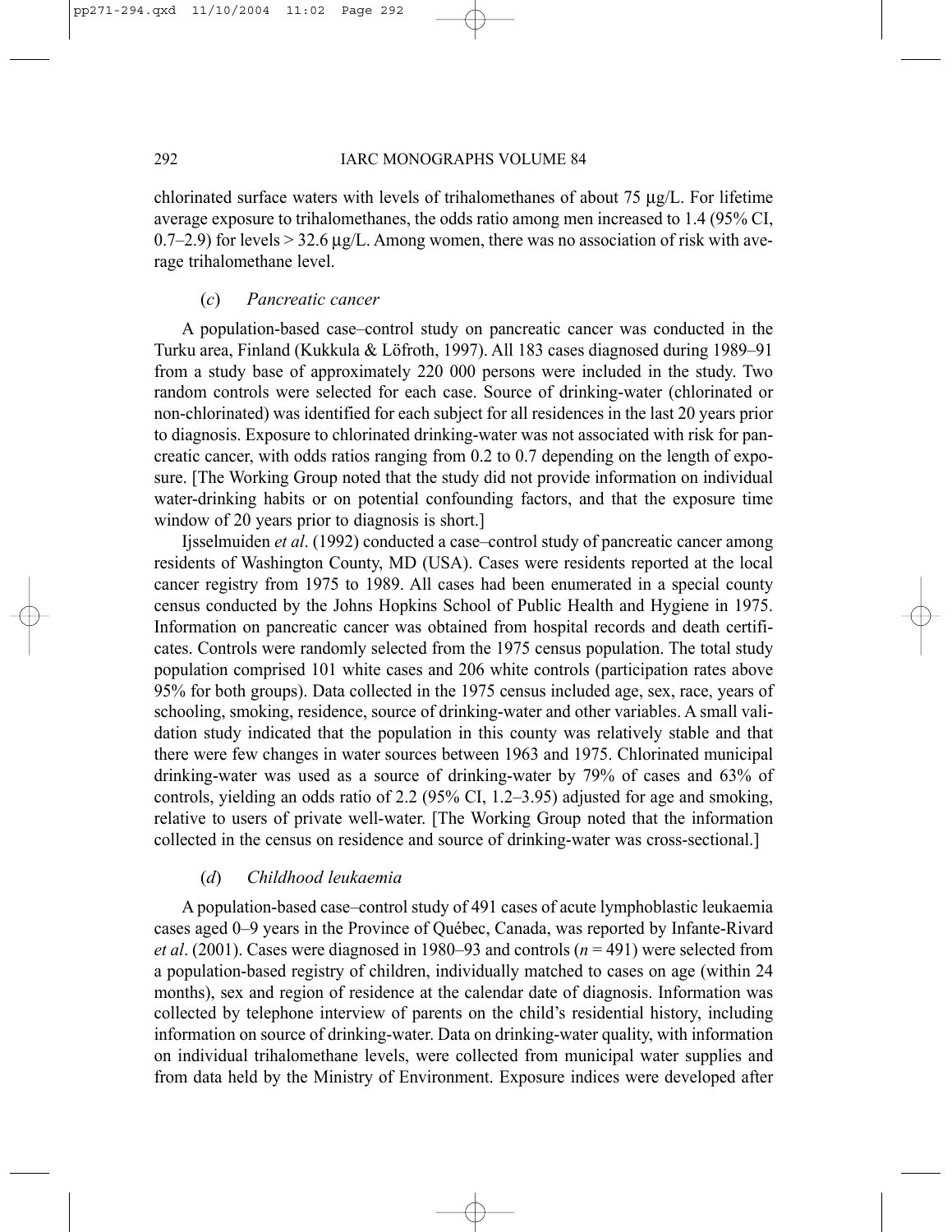merging residential histories with historical data on water quality. Odds ratios were estimated by conditional logistic regression with adjustment for maternal age and level of schooling. During the prenatal period, as well as the postnatal period, no substantial increase in risk was observed; however, a small increase was shown during the postnatal period for cumulative exposure to trihalomethanes (above the 95th percentile).

Subsequently, Infante-Rivard *et al*. (2002) conducted a case–case analysis among a subset of 161 childhood cases of acute lymphocytic leukaemia from their earlier study (Infante-Rivard *et al*., 2001) for whom information on exposure was available as well as information on genotyping for polymorphisms in the *GSTT1* and *CYP2E1* genes that are involved in the metabolism of trihalomethanes. Risk was assessed for gene–exposure interaction. For *GSTT1*, 25 cases had the null genotype and 136 carried the normal allele. Twelve cases carried at least one *CYP2E1\*5* allele and 125 were normal for the *CYP2E1* genotype. The risk for acute lymphoblastic leukaemia associated with average exposure to total trihalomethanes was elevated among children homozygous for *GSTT1* deletion (null genotype). An increase in risk was also suggested among children bearing the *CYP2E1*-null genotype. The authors noted in conclusion that this preliminary study shows suggestive but imprecise results which should be repeated.

#### **References**

- Cantor, K.P., Hoover, R., Hartge, P., Mason, T.J., Silverman, D.T., Altman, R., Austin, D.F., Child, M.A., Key, C.R., Marrett, L.D., Myers, M.H., Narayana, A.S., Levin, L.I., Sullivan, J.W., Swanson, G.M., Thomas, D.B. & West, D.W. (1987) Bladder cancer, drinking water source, and tap water consumption: A case–control study. *J. natl Cancer Inst*., **79**, 1269–1279
- Cantor, K.P., Lynch, C.F., Hildesheim, M.E., Dosemeci, M., Lubin, J., Alavanja, M. & Craun, G. (1998) Drinking water source and chlorination byproducts. I. Risk of bladder cancer. *Epidemiology*, **9**, 21–28
- Cantor, K.P., Lynch, C.F., Hildesheim, M.E., Dosemeci, M., Lubin, J., Alavanja, M. & Craun, G. (1999) Drinking water source and chlorination byproducts in Iowa. III. Risk of brain cancer. *Am. J. Epidemiol*., **150**, 552–560
- Doyle, T.J., Zheng, W., Cerhan, J.R., Hong, C.-P., Sellers, T.A., Kushi, L.H. & Folsom, A.R. (1997) The association of drinking water source and chlorination by-products with cancer incidence among postmenopausal women in Iowa: A prospective cohort study. *Am. J. public Health*, **87**, 1168–1176
- Freedman, D.M., Cantor, K.P., Lee, N.L., Chen, L.-S., Lei, H.-H., Ruhl, C.E. & Wang, S.S. (1997) Bladder cancer and drinking water: A population-based case–control study in Washington County, Maryland (United States). *Cancer Causes Control*, **8**, 738–744
- Hildesheim, M.E., Cantor, K.P., Lynch, C.F., Dosemeci, M., Lubin, J., Alavanja, M. & Craun, G. (1998) Drinking water source and chlorination byproducts. II. Risk of colon and rectal cancers. *Epidemiology*, **9**, 29–35
- Ijsselmuiden, C.B., Gaydos, C., Feighner, B., Novakoski, W.L., Serwadda, D., Caris, L.H., Vlahov, D. & Comstock, G.W. (1992) Cancer of the pancreas and drinking water: A population-based case–control study in Washington County, Maryland. *Am. J. Epidemiol.*, **136**, 836–842